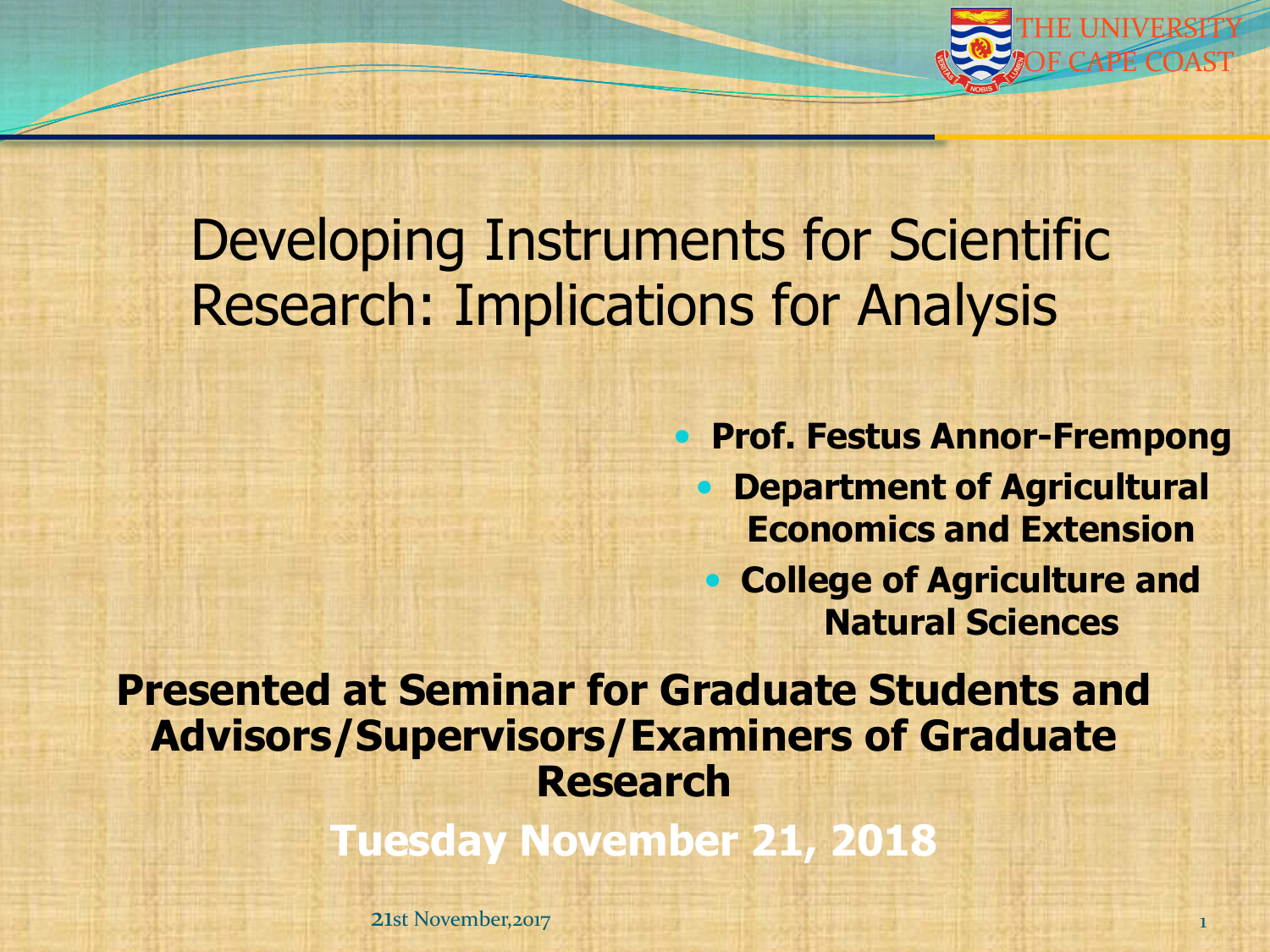

# **Scientific Research- What is it?**

- Research can be defined as the process of arriving at dependable solutions to a given problem.
- Research is about knowing The acquisition of data, knowledge and information.
- **There are several ways that we can obtain knowledge.** 
	- o Tenacity The drive to hold firmly to something you believe to be true, just because you have always believed it.
	- o Personal experience
	- o Tradition /Authority (Church, State and Ancient Scholars)
	- o Expert Opinion
	- o Apriori Methods Deductive and inductive Reasoning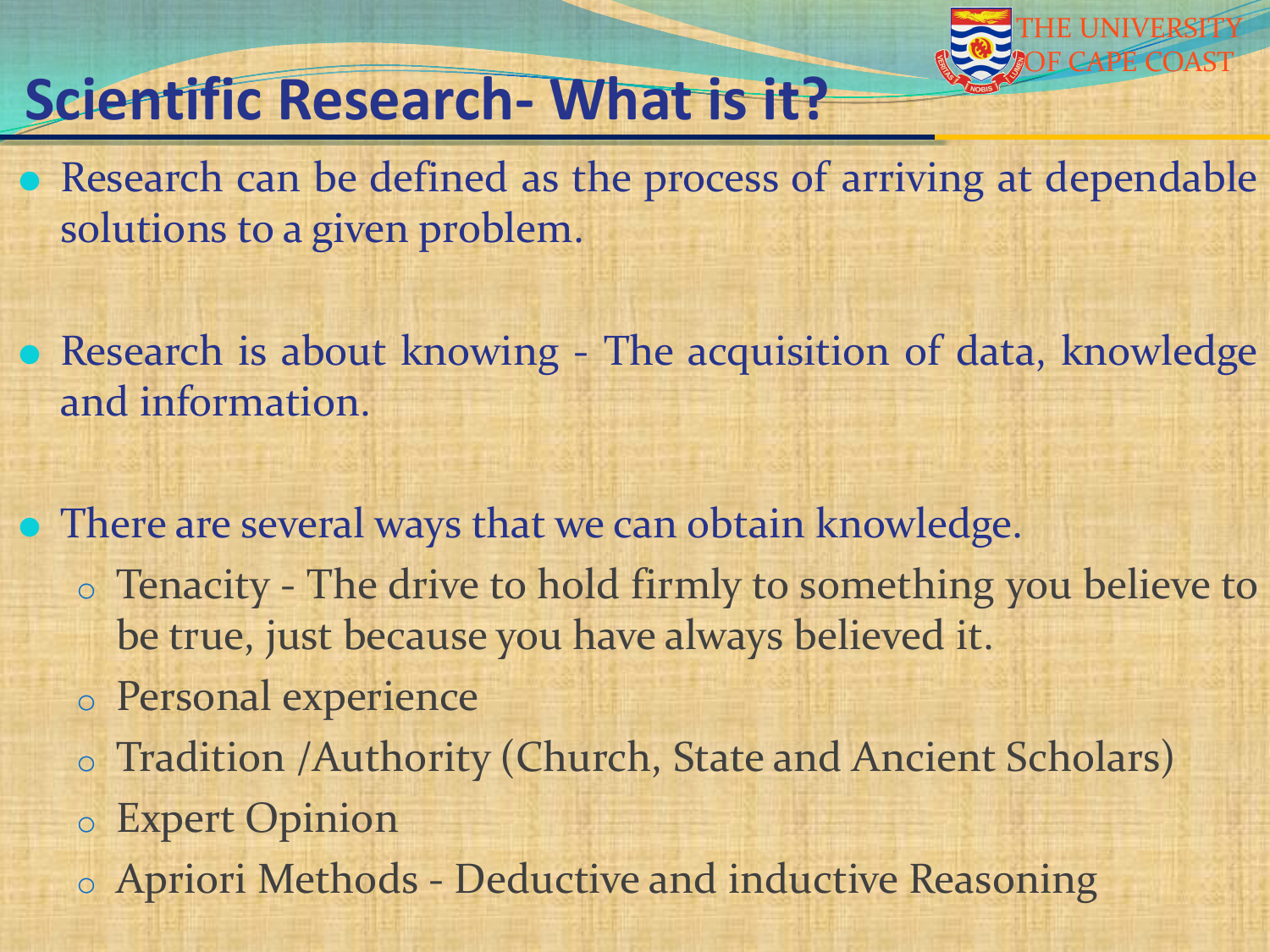

# **Scientific Research**

• Do not accept a statement as true even though the evidence at first looks promising.

**• In science we are talking about Objectivity, control** of bias, verification, assuring validity and reliability.

Research can be defined as the process of arriving at dependable solutions to a given problem through planned and systematic collection, analysis and interpretation of data (Gay, 1992)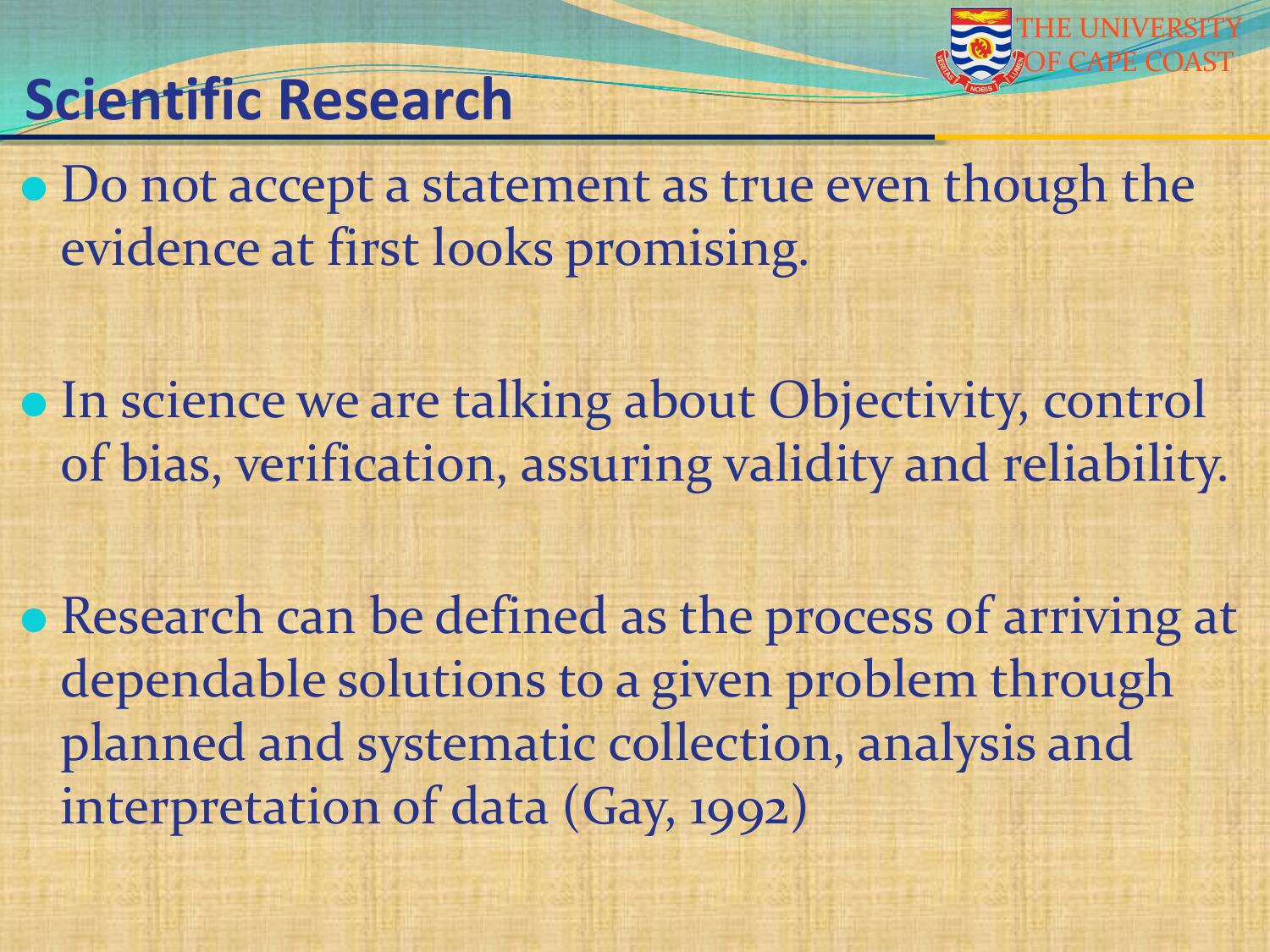

# **Scientific Research**

The scientific method summarized as:

o Identification and definition of the problem o Formulation of hypothesis or Research Questions o Collection, organization and analysis of data o Formulation of conclusions o Verification, rejection or modification of hypothesis by the test of its consequences in a specific situation. Or answering of research questions.

Note: Qualitative and Quantitative Research paradigms are scientific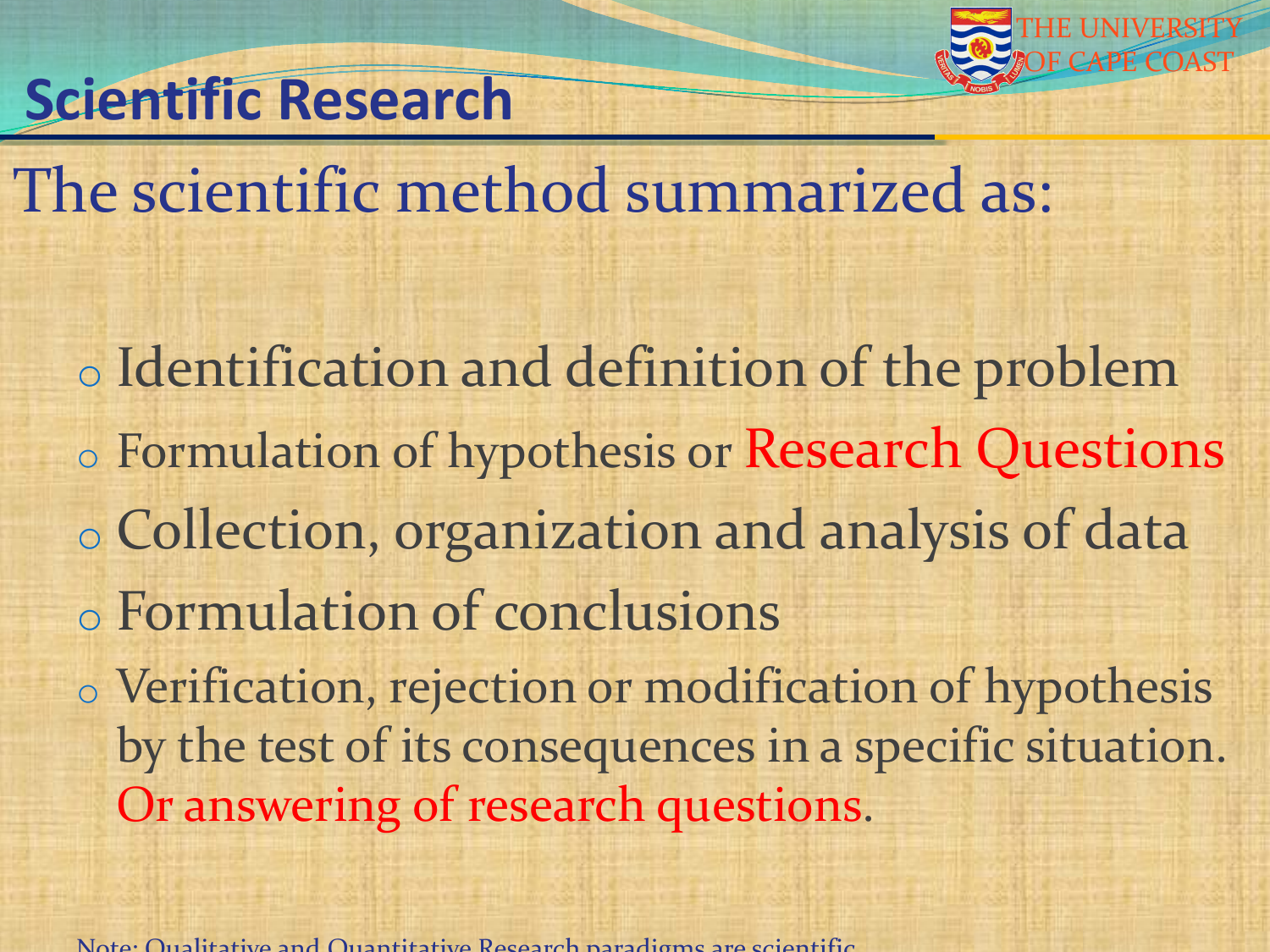

### **What is Research Instrument?**

• One needs to design or use research instrument(s) to collect any data and analyze to solve the problem.

 A research instrument is the means/tool/device designed to measure variable(s), characteristic(s), or information of interest.

Research instruments include questionnaires (tests, scales, ratings), interview schedule, checklist for FGD, and observations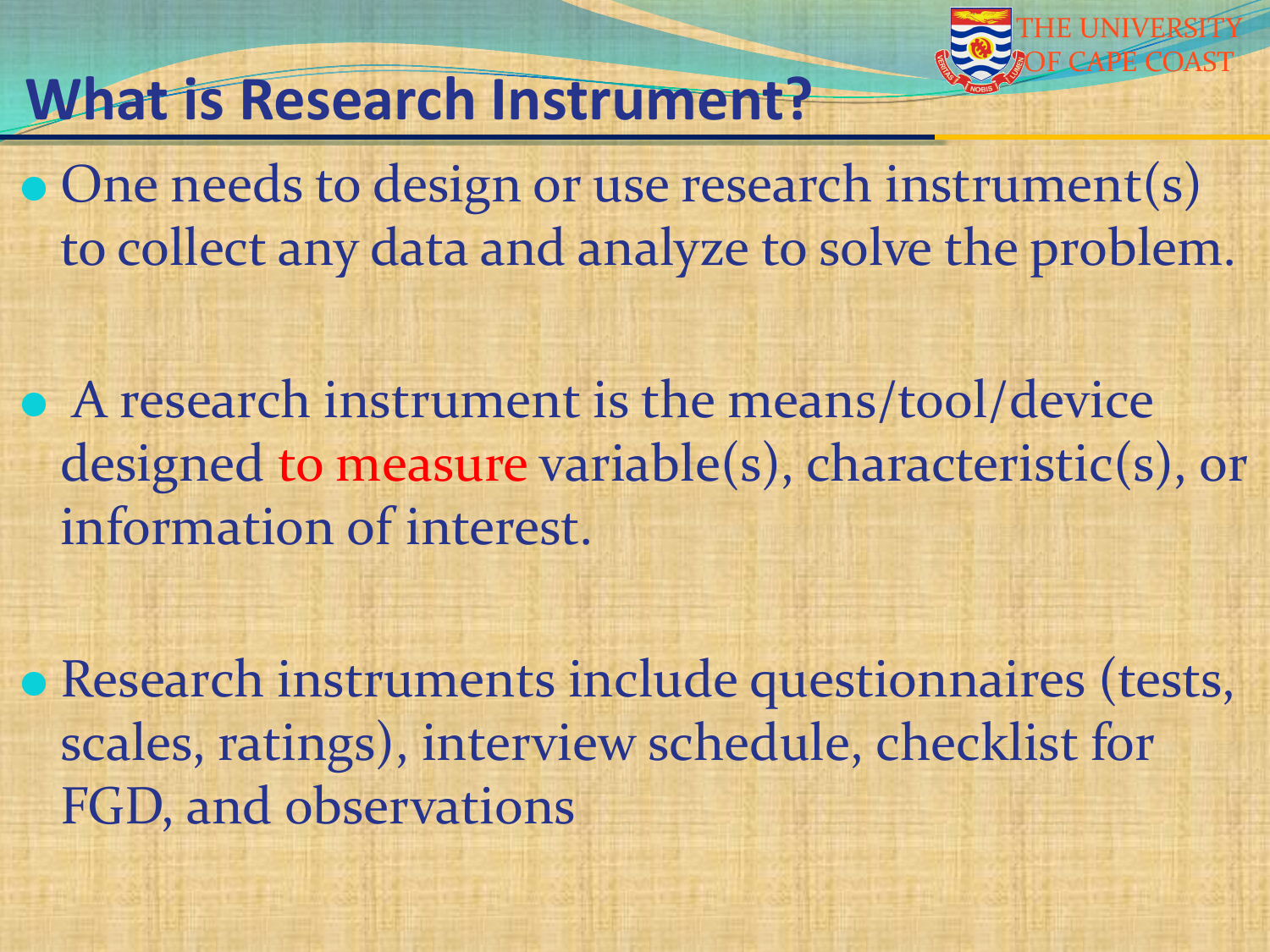

### **Research Instrument**

#### **Focus Group discussion**

 The discussion focuses on several open ended questions (Checklist) data on expectations, resources, programme design, strength of activities and learning outcomes etc.

#### **Observations**

 This is an instrument that is employed by a researcher in which an individual's behavior or situation is observed and recorded. Observations are made on Experimental/Quantitative and Descriptive/Qualitative methods of enquiry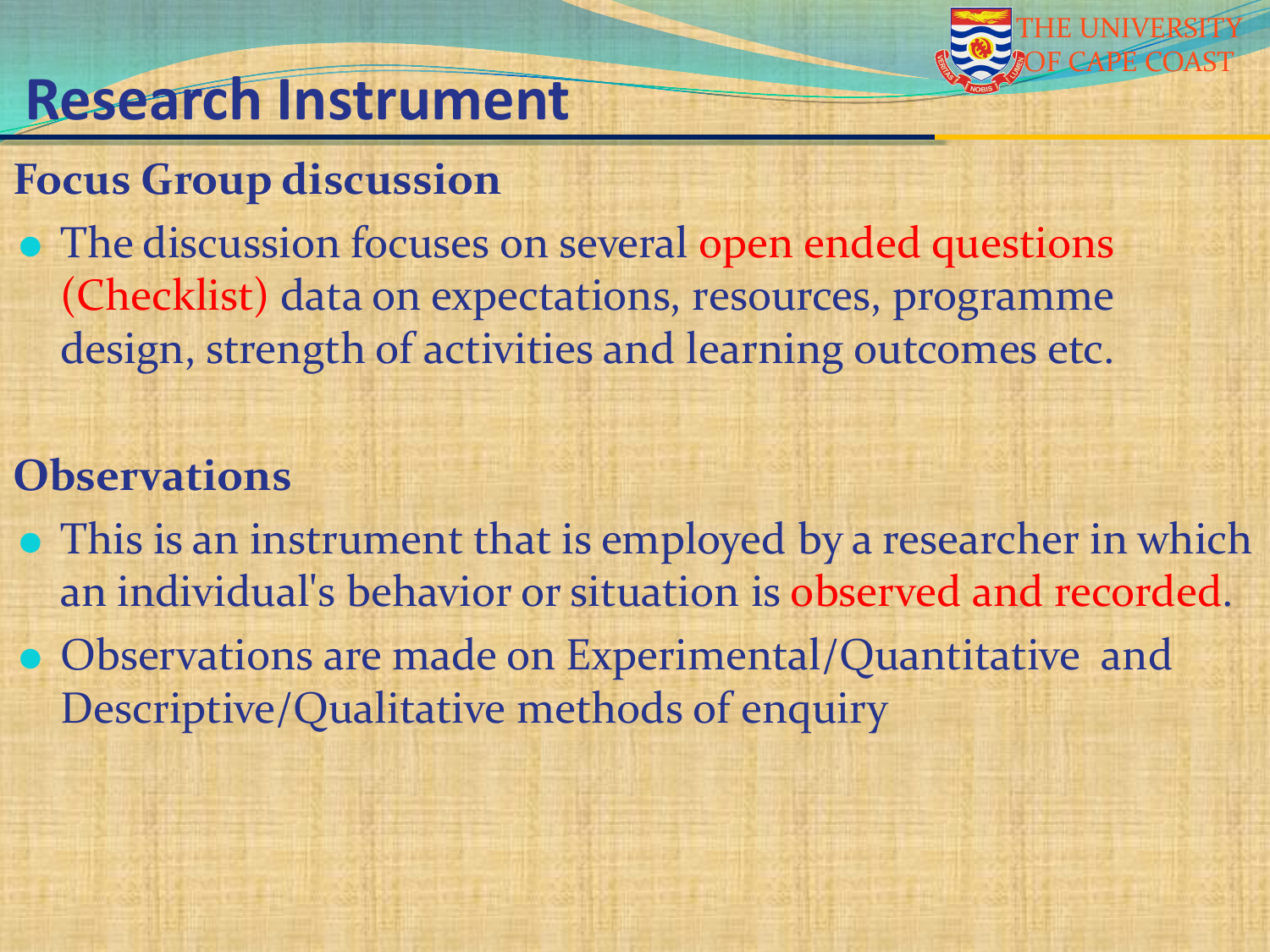

### **Research Instrument.......Cont'd**

#### **Interviewing**

- The technique involves oral questioning of respondents, either individually or as a group.
- Questions (Interview schedules) already prepared can be used during the interview session.
- Interview can build on questions asked as the session proceeds.
- Also known as oral questionnaire.
- The researcher poses questions to the respondents and the answers are recorded by the researcher using either tape recorder, paper and pen or pencil.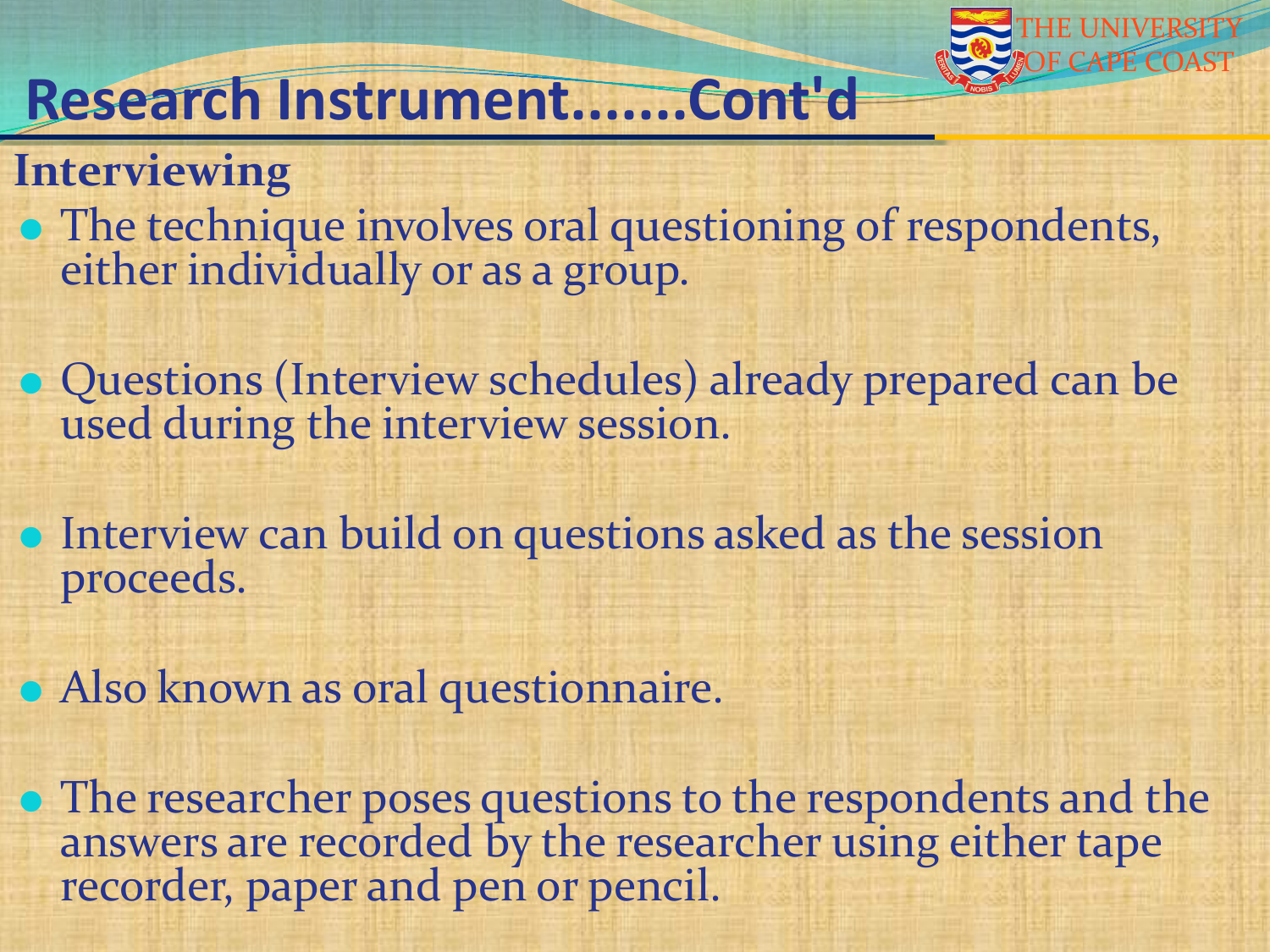

### **Research Instrument.......Cont'd**

#### **Questionnaires**

- Self-administered questionnaire is probably the mostly used technique for data collection.
- The questionnaire can consists of a set of structured and unstructured questions designed by researchers to obtain data from the respondents.

#### **Examinations**

- Used when a researcher is interested in participants' knowledge
- Examination is better than asking respondents to accurately self-report on their knowledge because they do not know their level of knowledge, or they might not want to appear ignorant and therefore will bias their responses.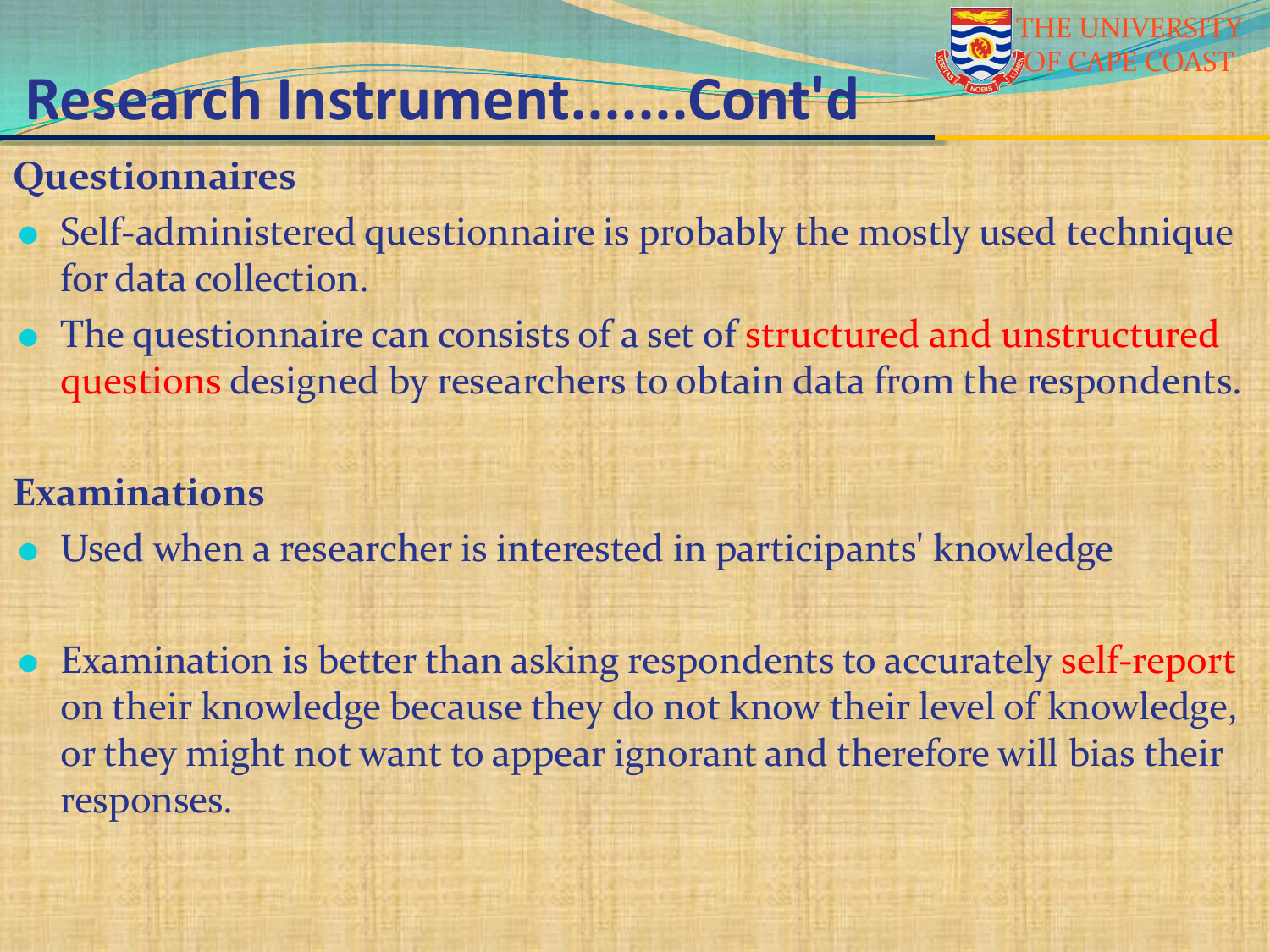#### Table 1: Types of Research and examples of instruments **Coast 200 F CAPE COAST**



| <b>Type of Research</b> | Instrument                                      |
|-------------------------|-------------------------------------------------|
| Applied                 | Questionnaire, Interview and observation.       |
| Survey                  | Questionnaire, focus group discussion,          |
|                         | interview and observation.                      |
| Case study              | Questionnaire, interview, focus group           |
|                         | discussion and observation.                     |
| Ethnographic e.g.       | Observation, questionnaire, focus group         |
| correlational research  | discussion and interview                        |
| Historical              | Observation, focus group discussion and         |
|                         | interview                                       |
| Evaluation              | Focu group s discussion, interview and          |
|                         | observation                                     |
| Experimental            | <b>Experiment and observation</b>               |
| Action                  | Observations, Questionnaire and interview       |
| Longitudinal            | Questionnaire, observation, focus group         |
|                         | discussion, interview and experiment in case of |
|                         | pure science research.                          |
| Exploratory             | Questionnaire, observation and interview.       |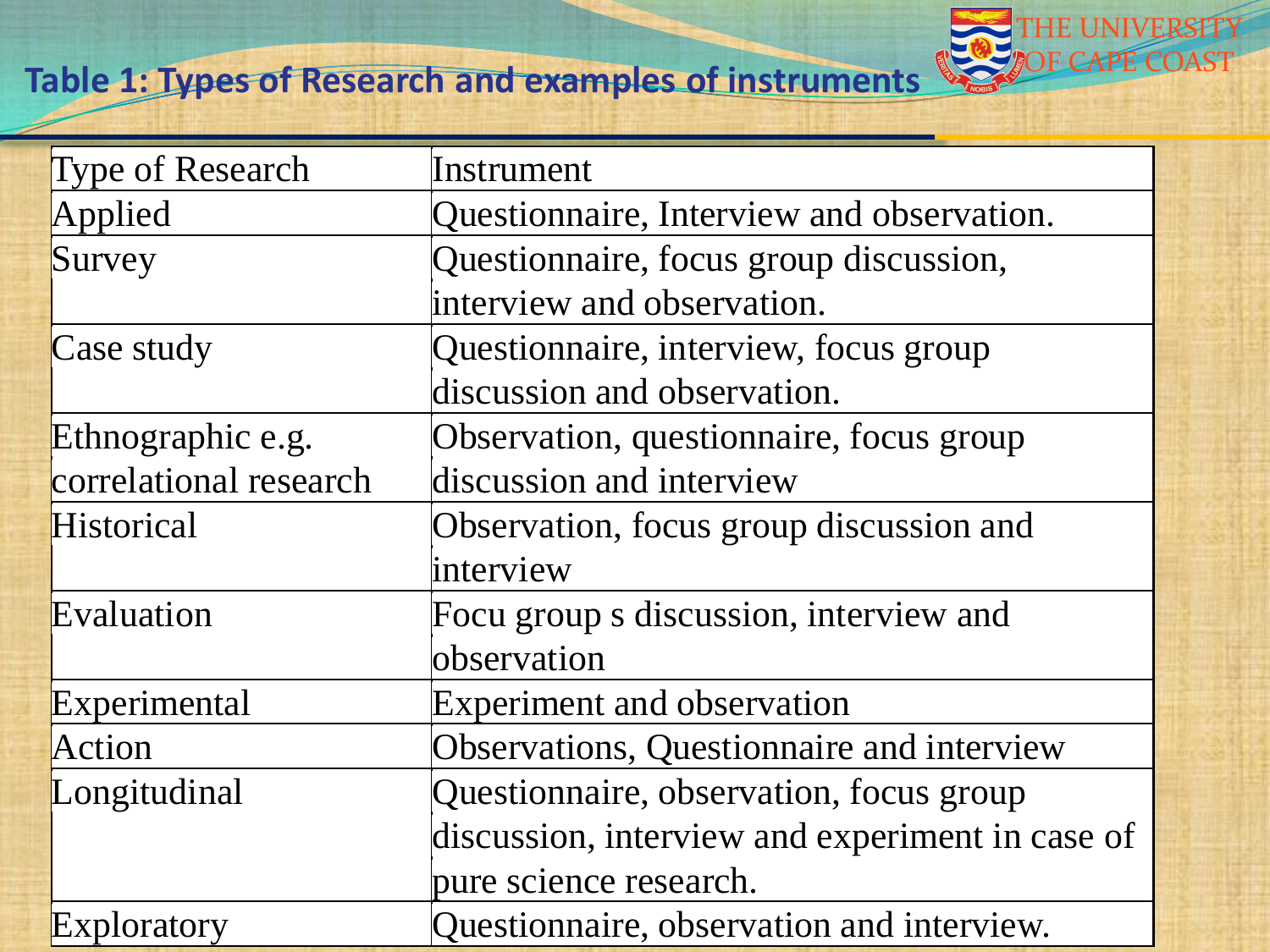

# **Developing Instruments.....**

#### • There are already developed instruments

- o Search for relevant questions that might have already been developed by the investigators and related to your objectives.
- o Adopt if suitable to your objectives
- o Or use as guide in construction of the new instrument.

#### Measurement of Variables using instruments

• Measurement is the process of assigning numbers to phenomena (data) according to some set of rules in a meaningful way so that the numbers represent the phenomena (data) and preserve certain empirical relationships which exist among the phenomena (data) being measured.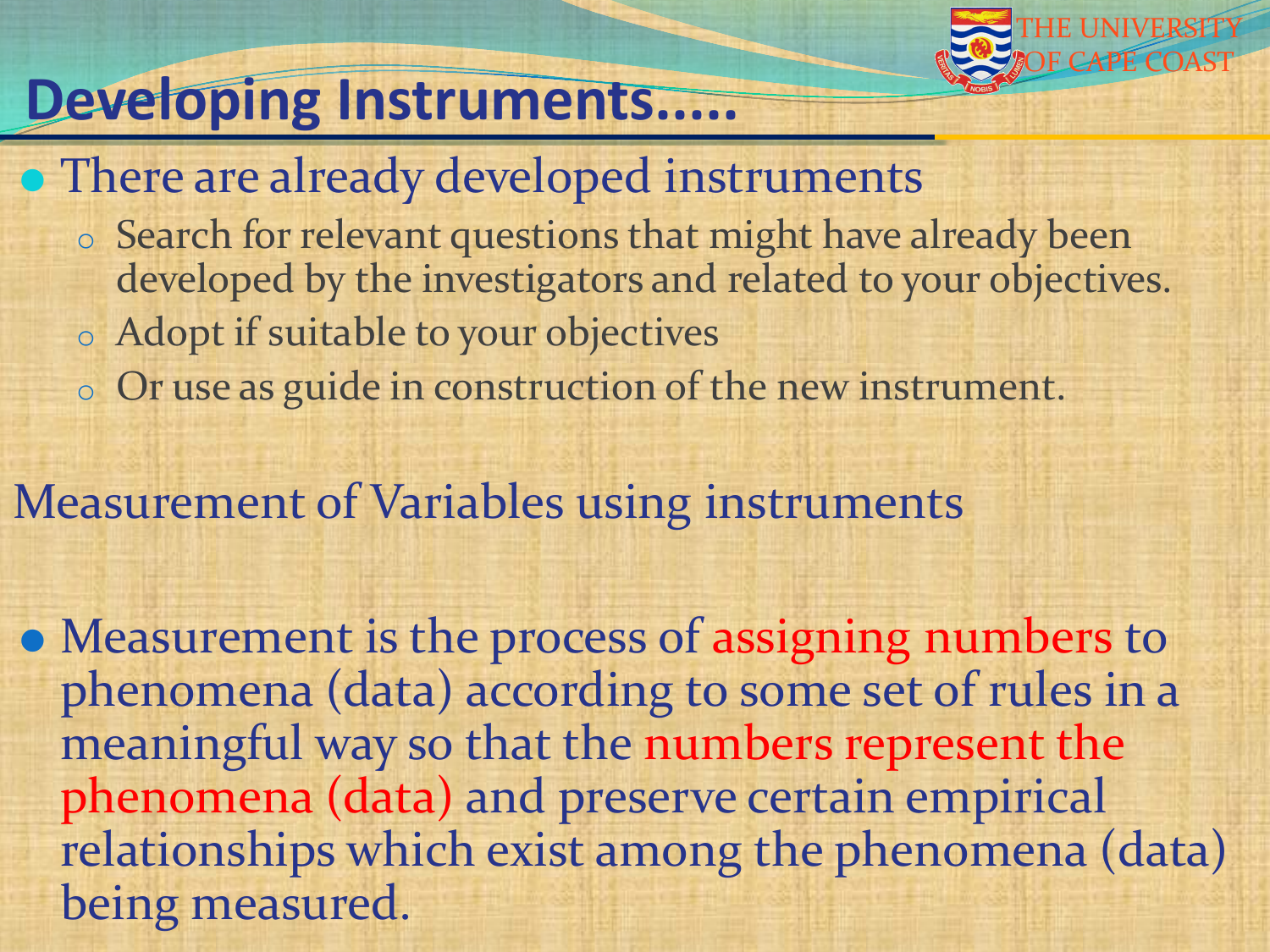

### **Developing Instruments.....**

 Variable is a term used to describe something that can be measured and can also vary.

 It is a characteristic that takes on different values for different individuals, places, or things.

 In other words it is a characteristic of a group of objects or events that can be measured over a number of different numerical values.

 Examples are age, sex, height, weight, length, breadth, time, speed, volume, income, IQ, grade, marital status, religion affiliation, district, and colour.

 The opposite of a variable is a constant. A constant is a quantity that doesn't change within a specific context.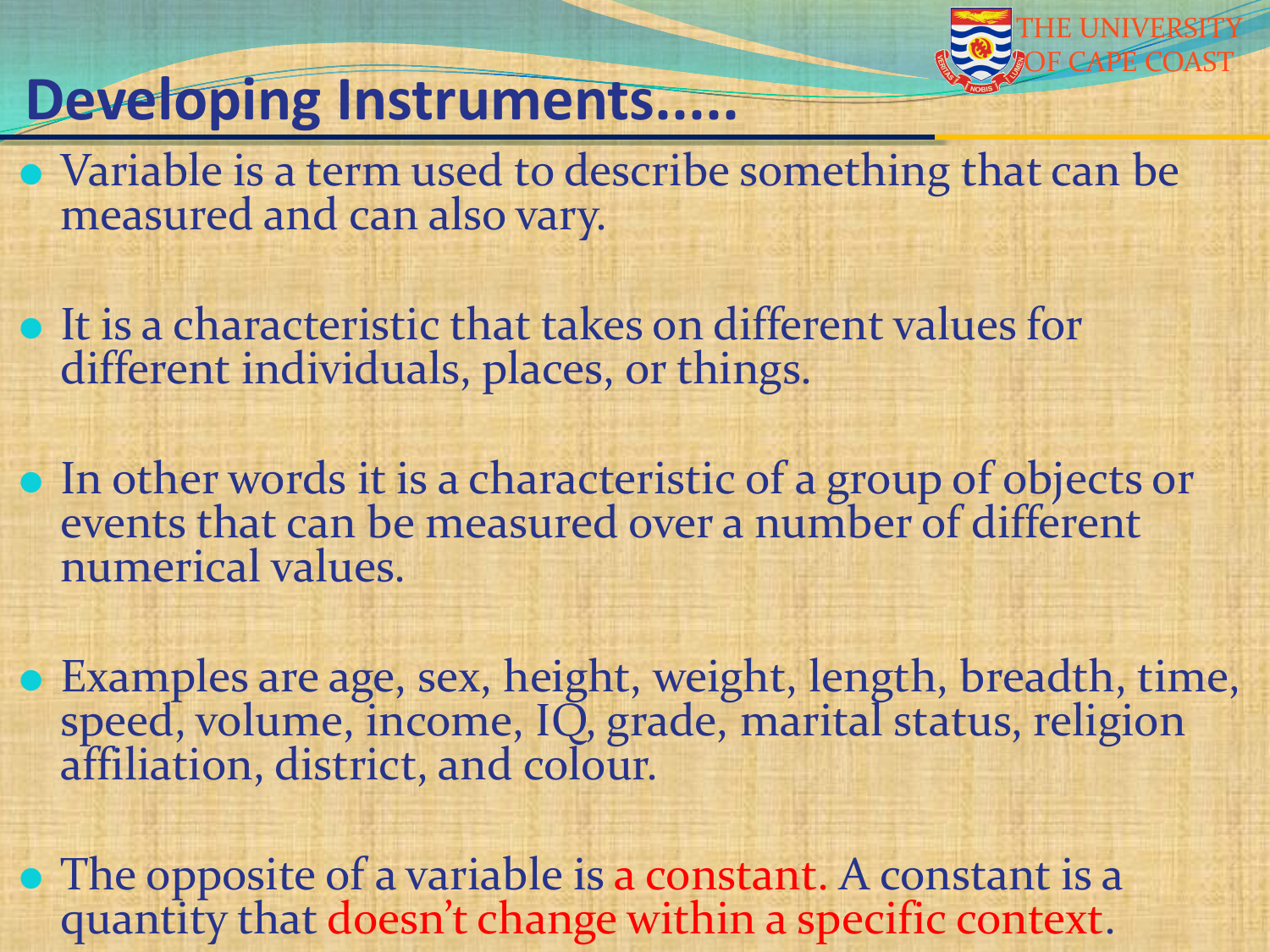

## **Variables defined**

 Variables can be straightforward and easy to measure, such as sex, age, or course of study.

 Other variables are more complex (e.g construct). Example socioeconomic status, academic achievement, or attitude toward school.

**• Constructs must be operationalized. The operational** definition of a variable consists of a statement of specifically how the construct will be measured or implemented in the study.

 Example the socio-economic status is typically measured by a composite of an individual's level of income, occupation, and level of education.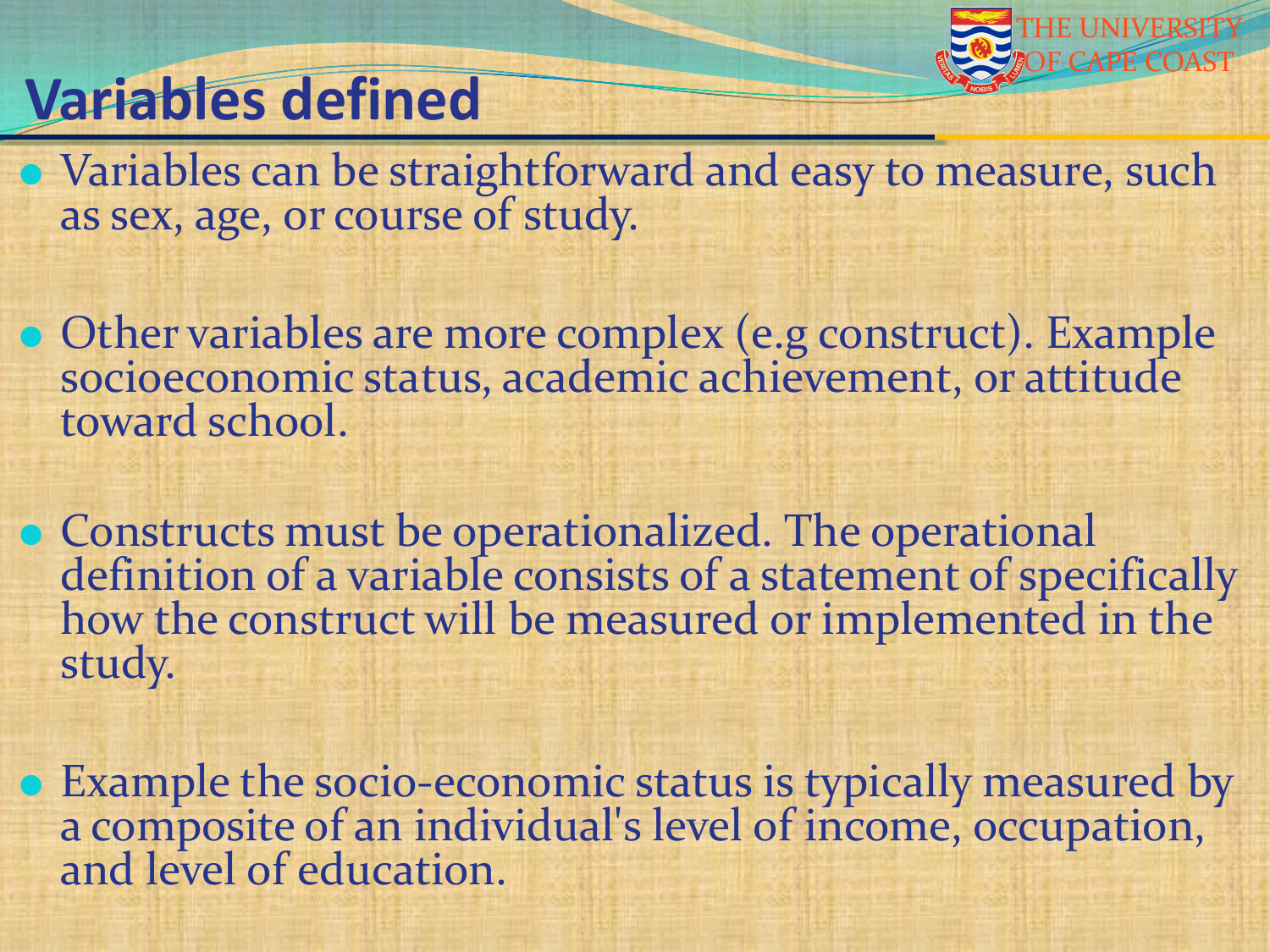

# **Scales of Measurement**

#### **• These are Nominal, ordinal, interval and ratio**

#### Nominal level scale

- o The simplest, lowest and most primitive measurement.
- o Variables are measured by categories and cannot be arranged in an ordering scheme.
- o All entities of one category are considered equivalent.
- $\circ$  Examples: Sex of farmers 1=male;  $2 =$  female), religious affiliation (1=Christian, 2= Muslim , marital status (1=married. 2=Divorce, 3=separated, 4 single).
- o It is essentially qualitative and numbers stand for names but not order or value.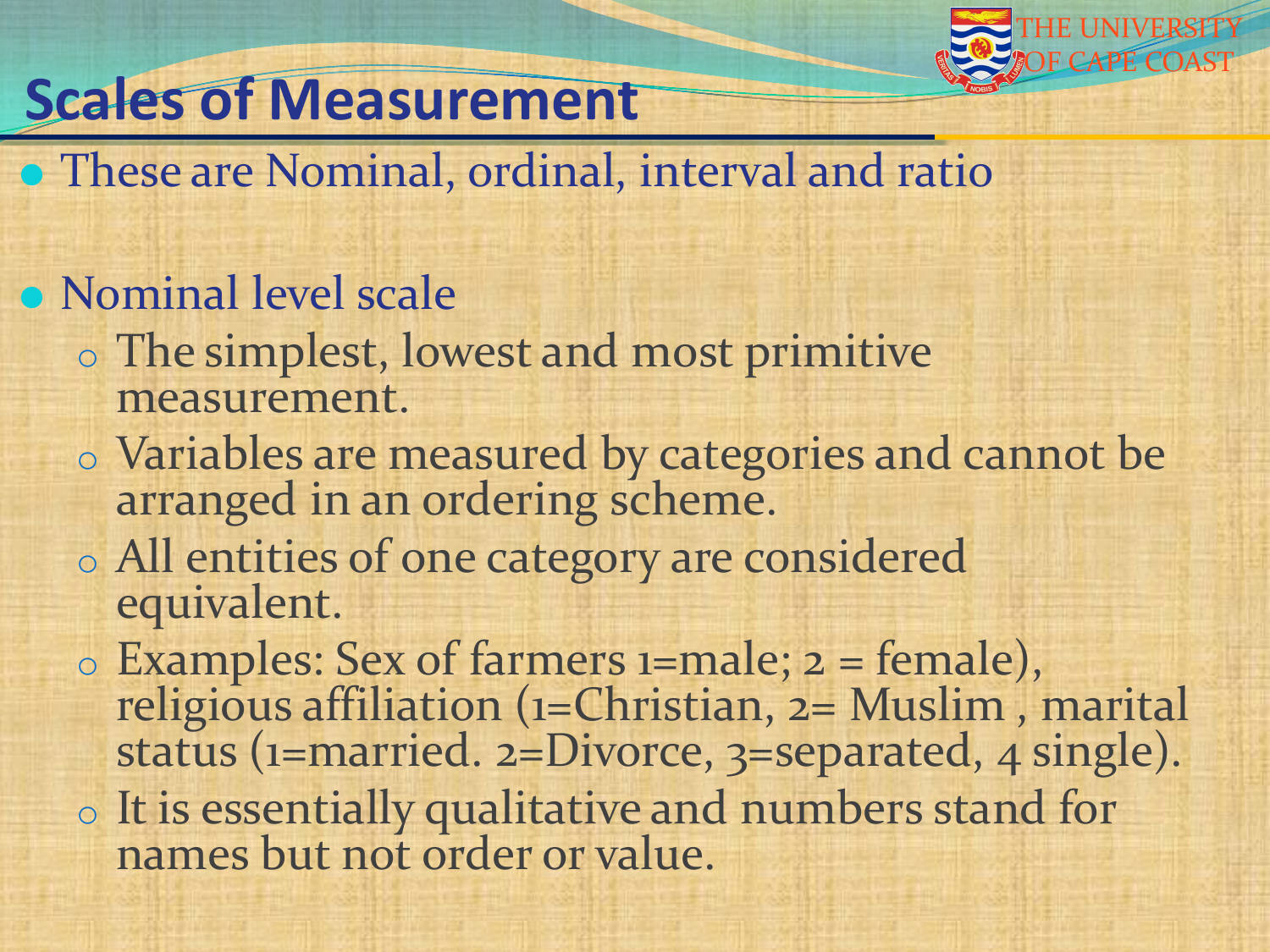

# **Ordinal level**

- Variables may be arranged in some order of magnitude or rank, but differences between varible values cannot be determined or are meaningless.
- Variables are measured by producing categories or numbers which can be ranked or ordered.
- It is used to indicate relative positions, rank, order of person in relation to others.
- It does not allow for addition and subtraction.
	- o Example: Position in exams or class (1st, 2nd, 3rd);
	- o Quality of produce(1=poor, 2=good, 3= excellent);
	- o Age (1=youngest, 2=young, 3=oldest).
	- o Educational level (1=Primary,2= JHS, 3=SHS, 4= Tertiary).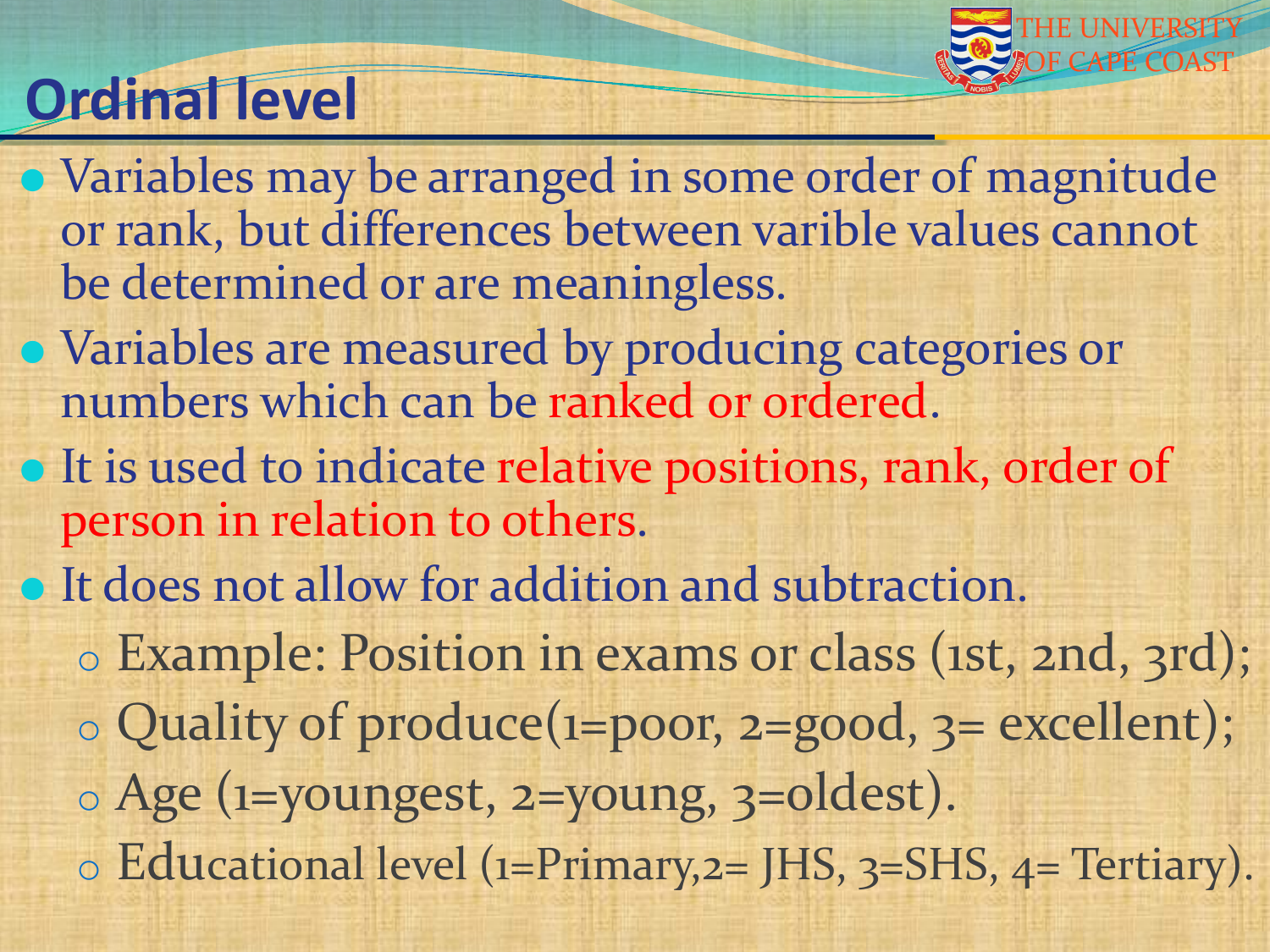

# **Interval level scale**

- Variables are measured by producing numbers which have equal intervals.
- There is no true zero to the scale. If zero is used, It is set arbitrarily or done for convenience and does not mean the absence of condition being measured.

#### • Examples:

- o Temperature on the Fahrenheit scale; 32 °F (The temperature at which water freezes into ice), 212 °F (Boiling point of water),
- o The lower defining point, 0 °F temperature of a solution of brine made from equal parts of ice and salt.
- o IQ of 105 and 125 means that the IQ 125 is 20 points higher than 105.
- Intervals may be added to or subtracted from by a constant without changing relationship between interval points.They cannot be multiplied or divided.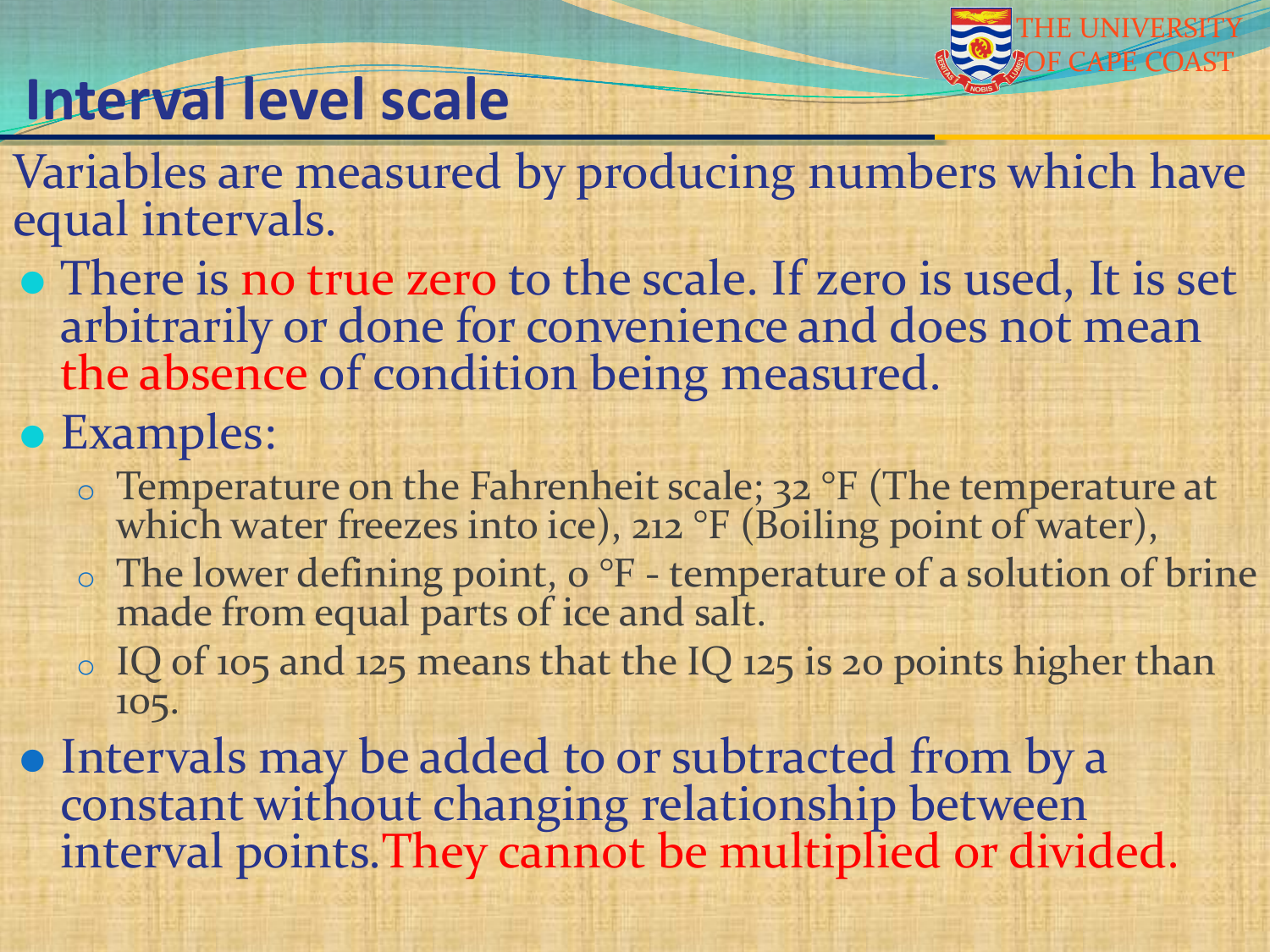

### **Ratio level scale**

**• Ratio includes all other attributes of other levels plus** an option of true zero(0).

**• The true zero is lowest number which indicates** absence of variable in question.

Examples: Income, heights, age in years, years of experience, weight in kg.

• It is important one measures the actual value when using the ratio scale.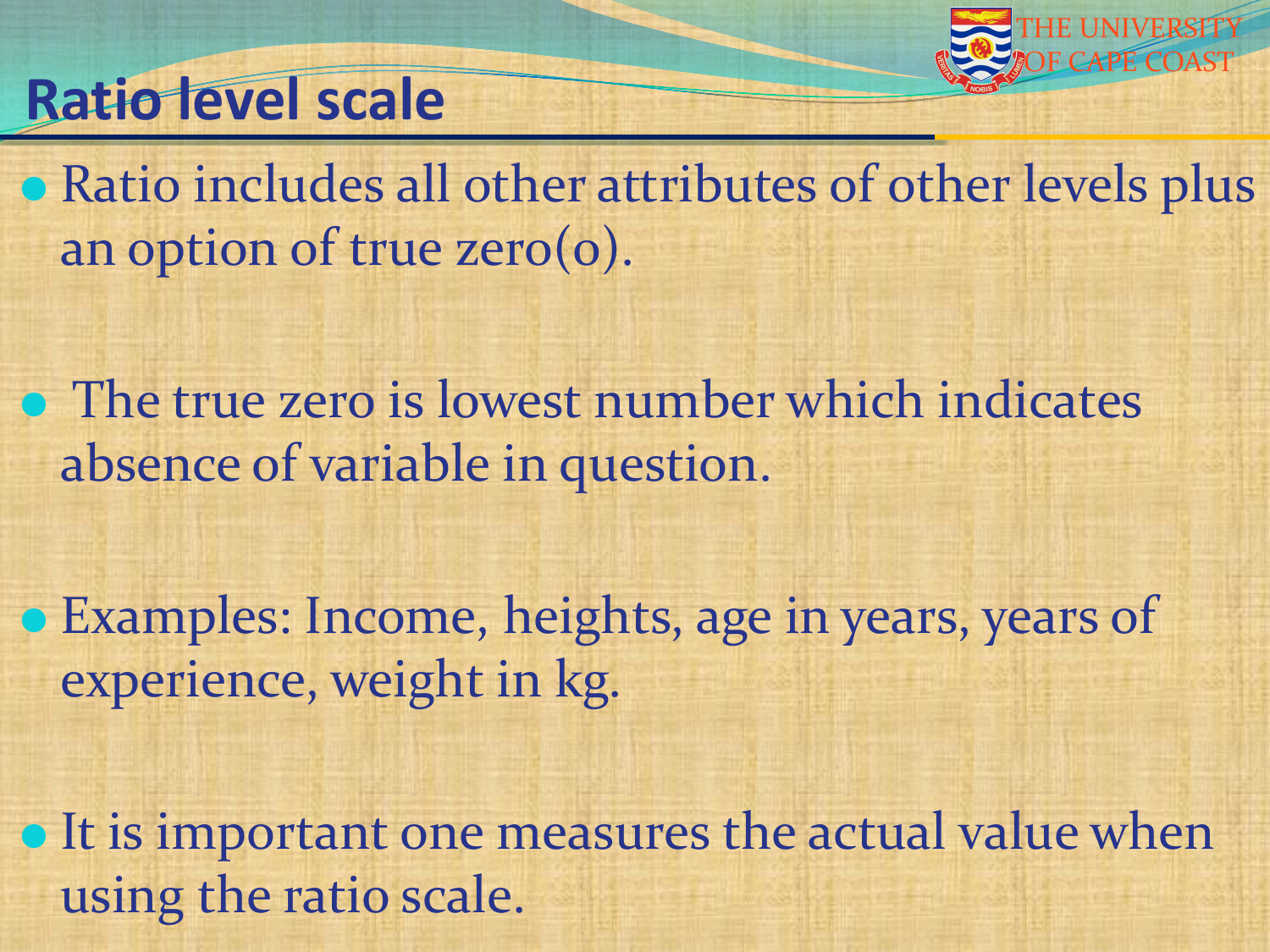

### **Scale of Measurement**

- Note that the same variable can be measured on different scales
- Examples Age
	- o Age 10, Age 20 nominal
	- o Older or younger-<br>
	ordinal
	- o 10-20, 21-30, 31-40 etc Interval
	- $\circ$  10, 11, 12, 13, 14, 15 Ratio

**Performance of student** – Pass or fail; – ordinal – GPA – interval –Actual marks in examination s ,i.e, 50%, 60%, 80% -ratio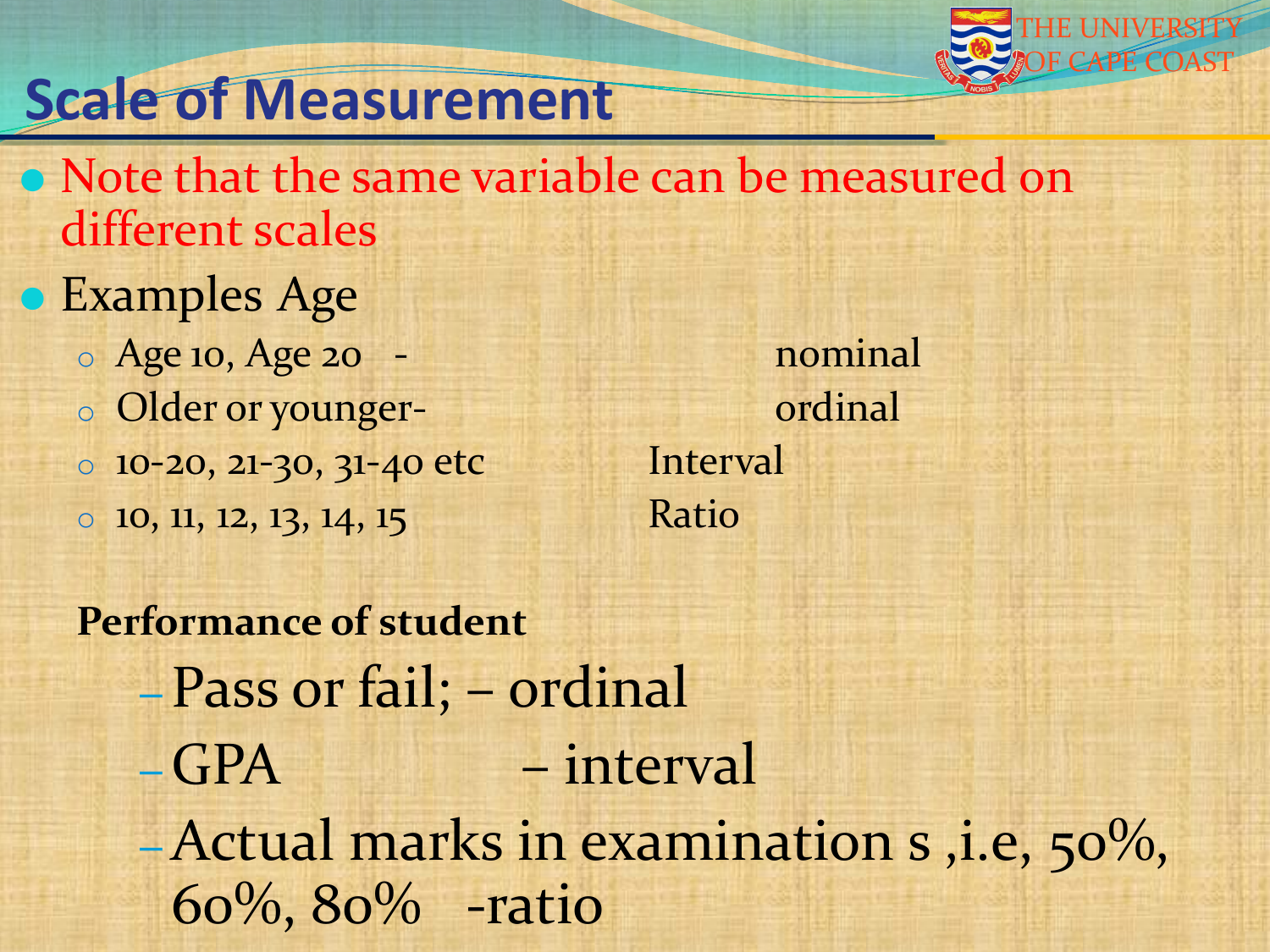**Developing Instruments for Scientific Research:Implications for Analysis**



 Analysis is the processes of organizing data for interpretation.

 Involves coding, categorization of open-ended questions, transcribing of qualitative data (interviews), editing and checking, preparation of tables for statistical analysis, testing and presentation.

 Statistics analysis refers to using a body of mathematical technique(s) (Statistics) to organize and interpret data.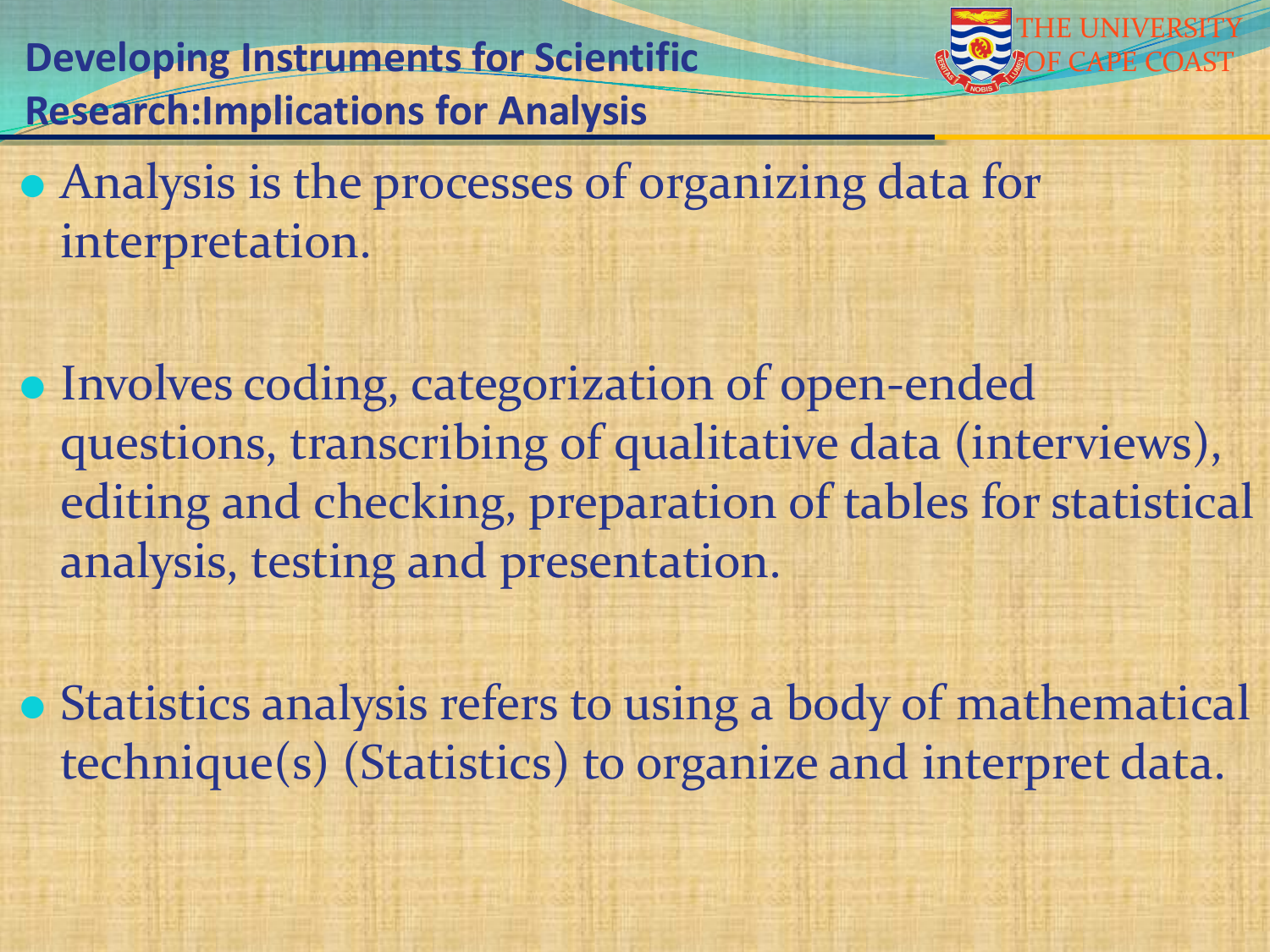

### **Types of statistics and data required**

- **Parametric and Non parametric data/Statistics**
- **Parametric** 
	- o Assumes normal or near normal distribution
	- o Measured data
	- o Applies to interval or ratio scale.

#### • Non parametric data

- o Distribution free (does not rely on assumption of normal distribution.
- o Data are counted or ranked
- o Apply to nominal or ordinal scale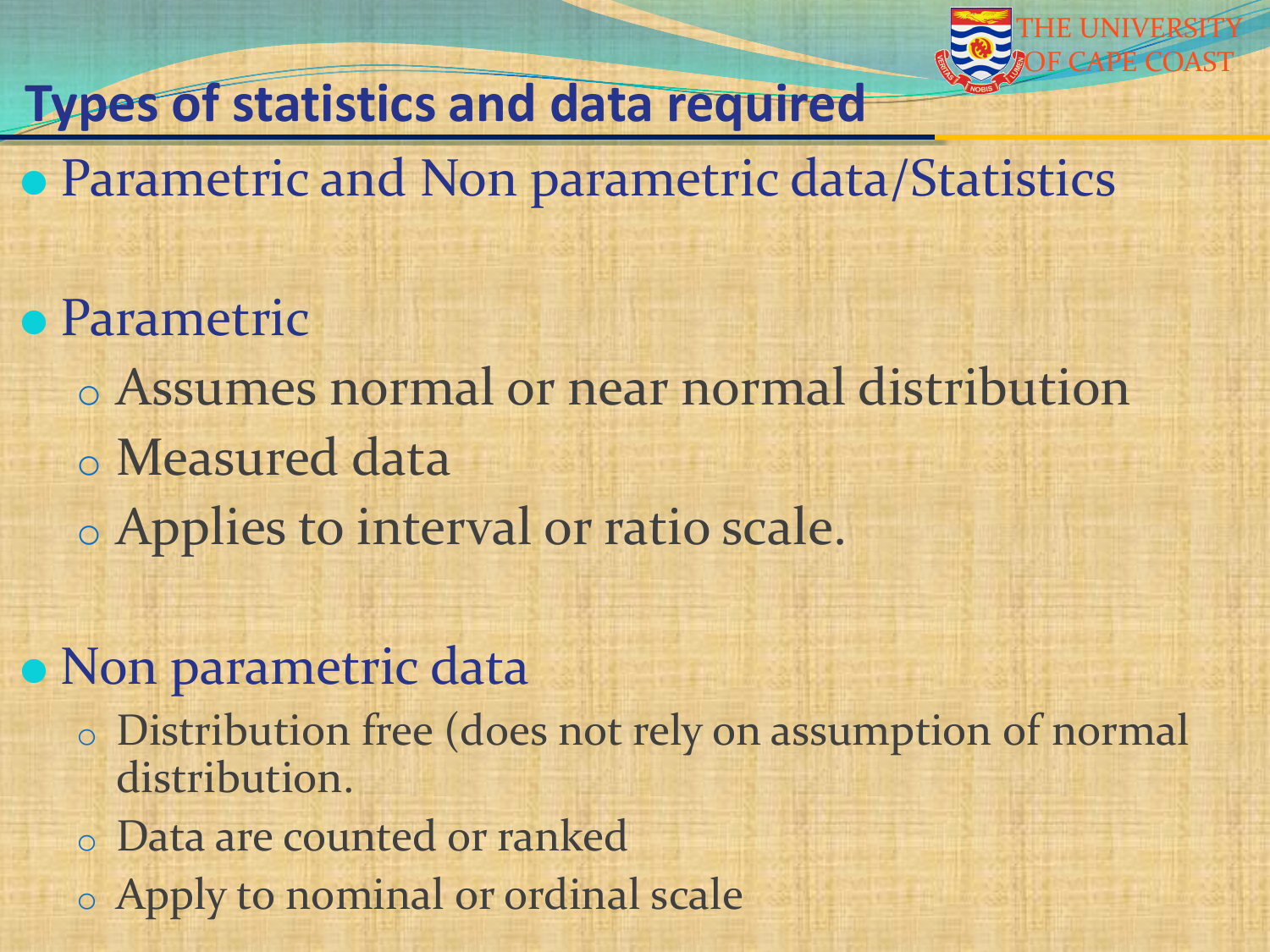

### **Table 2: Scales and implications for analysis**

| Measure                 | Nominal        | Ordinal                         | Interval and |
|-------------------------|----------------|---------------------------------|--------------|
|                         |                |                                 | Ratio        |
| Measures of Tetrachoric |                | Spearman's rho                  | Pearson      |
| association correlation |                |                                 | product-     |
|                         | Point biserial | <b>Kendall rank</b>             | moment       |
|                         | correlation    | order correlation               | correlation  |
|                         |                | Phi coefficient Kendall partial |              |
|                         |                | Cramer's V rank correlation     |              |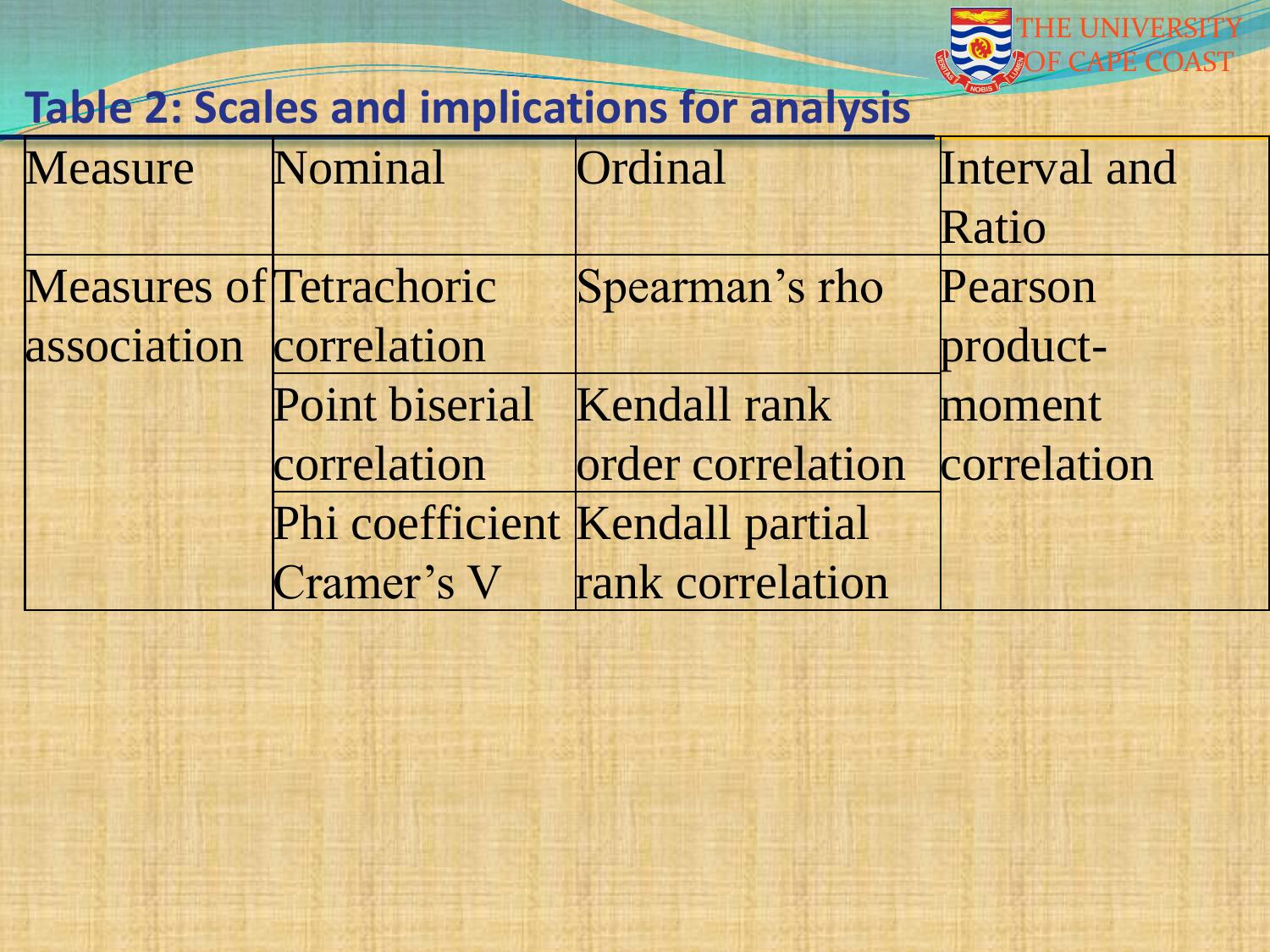

# **Table 2 Cont'd:**

| <b>Measures of</b>        | Nominal              | Ordinal                       | <b>Interval and Ratio</b>  |
|---------------------------|----------------------|-------------------------------|----------------------------|
| difference                | Chi-square           | <b>Mann-Whitney U test</b>    | T-test for two independent |
|                           |                      |                               | samples                    |
|                           | <b>McNemar</b>       | <b>Kruskal-Wallis</b>         | T-test for two related     |
|                           |                      |                               | samples                    |
|                           | Cochran Q            | <b>Wilcoxon matched pairs</b> | <b>One-way ANOVA</b>       |
|                           | <b>Binomial test</b> | Friedman two-way analysis     |                            |
|                           |                      | of variance                   | Tukey post hoc test        |
|                           |                      | <b>Wald-Wolfowitz test</b>    |                            |
|                           |                      | Kolmogorov-Smirnov test       | Scheffe test               |
|                           | Nominal              | Ordinal                       | <b>Interval and Ratio</b>  |
| <b>Measures of linear</b> |                      | Ordinal regression analysis   | Linear regression          |
| relationship              |                      |                               |                            |
| between                   |                      |                               |                            |
| independent and           |                      |                               |                            |
| dependent variables       |                      |                               |                            |
| Identifying               |                      |                               | <b>Multiple regression</b> |
| underlying factors,       |                      |                               |                            |
| Data reduction            |                      |                               | <b>Factor analysis</b>     |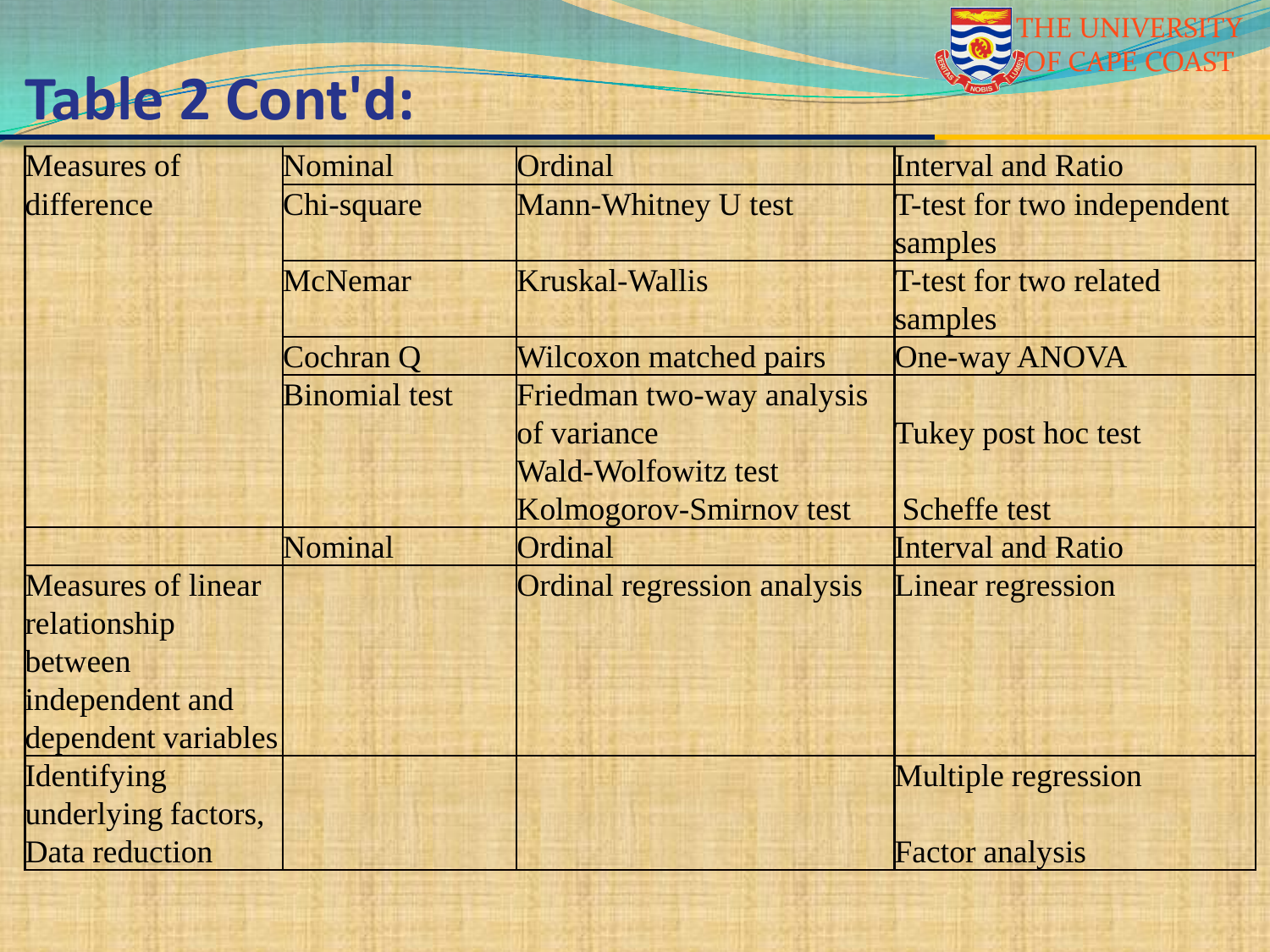

Descriptive statistics and Inferential Statistics

**• Descriptive which deals with summarizing and** describing numerical data of a particular group

Inferential statistics that deals with generalization of the findings of study from a sample (a small population) to a large population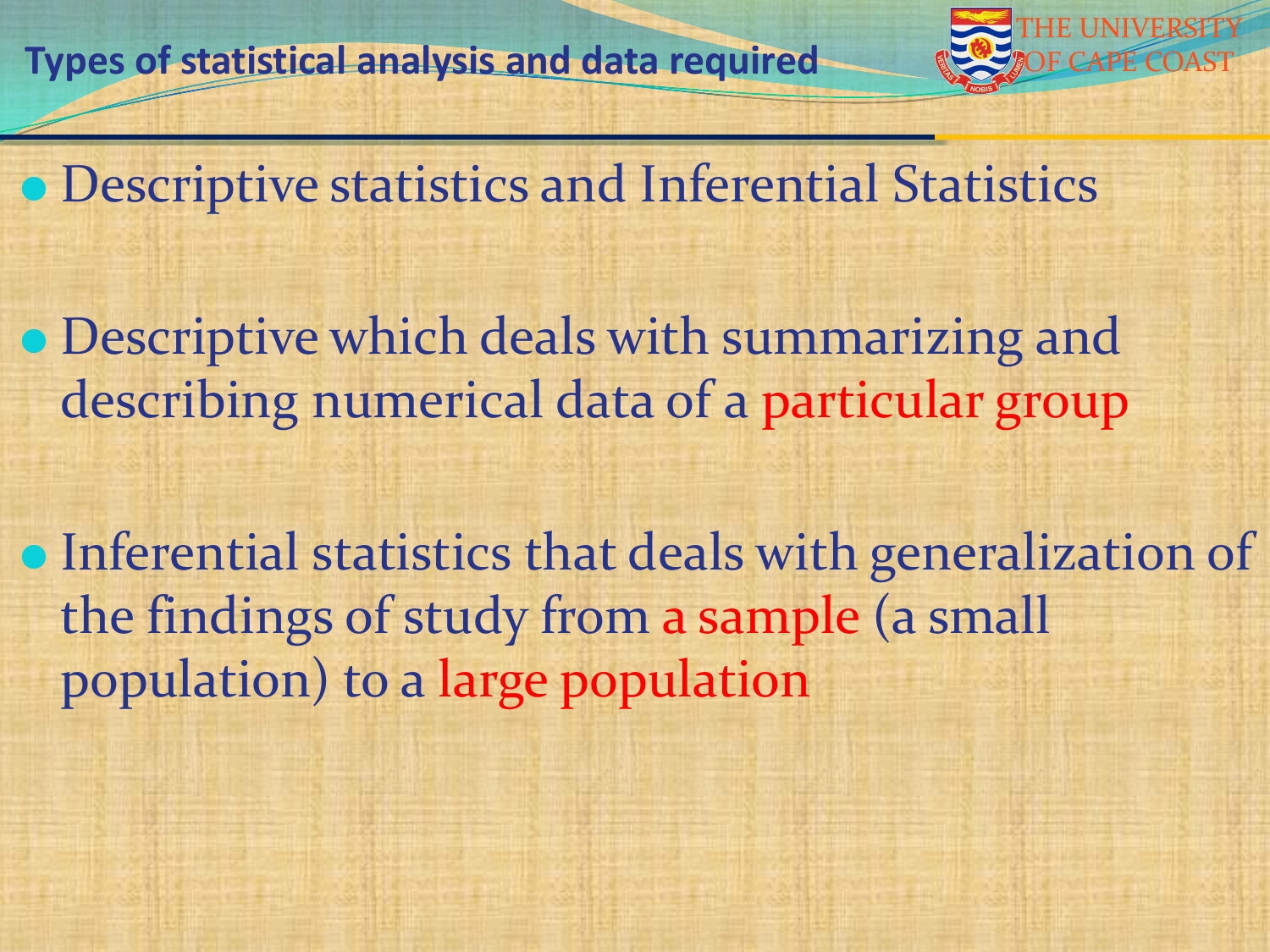

| Data     | <b>Descriptive statistics</b>              |
|----------|--------------------------------------------|
| Nominal  | Frequency counts, proportion, percentages, |
|          | ratio                                      |
| Ordinal  | Frequency counts, proportion, percentages, |
|          | ratio, mean, median and mode,              |
| Interval | Frequency counts, proportion, percentages, |
|          | ratio, mean, median and mode, standard     |
|          | deviation, variance                        |
| Ratio    | Frequency counts, proportion, percentages, |
|          | ratio, mean, median and mode, standard     |
|          | deviation, variance                        |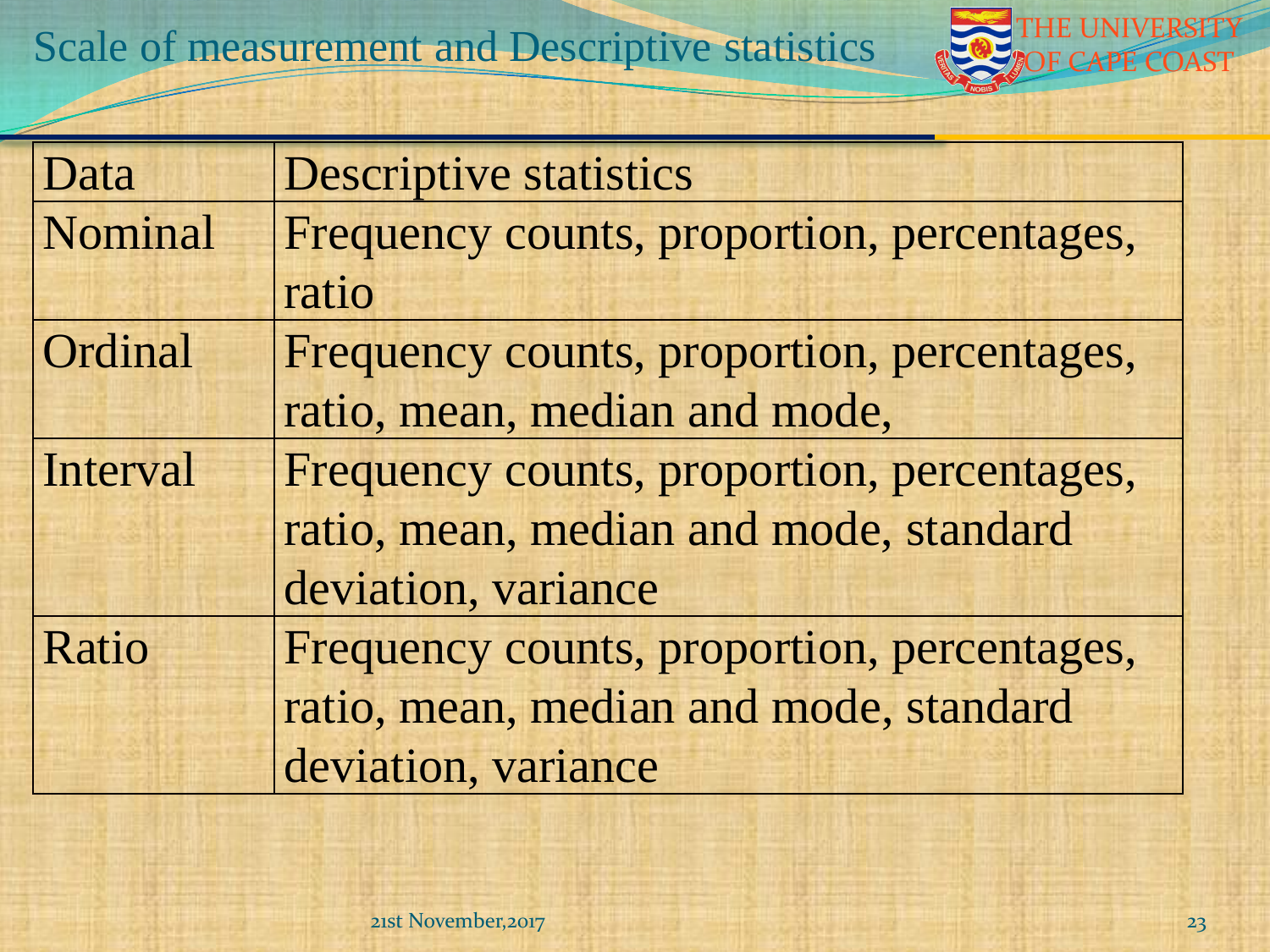

#### **Items on the research Instruments**

• Each question or item on the instrument must try to answer a specific question in the objectives so as not to ask unnecessary questions.

**• Questions that appear on instruments especially questionnaires can** be open ended or closed questions.

- Open-ended questions
	- o Permit free responses that should be recorded in the respondent's own words.

o They could be facts, which the researcher is not familiar with, opinions, attitude, suggestions or sensitive issues. The respondent is not given any possible answers to choose from.

o E.g. Can you describe factors responsible for adoption of Maize?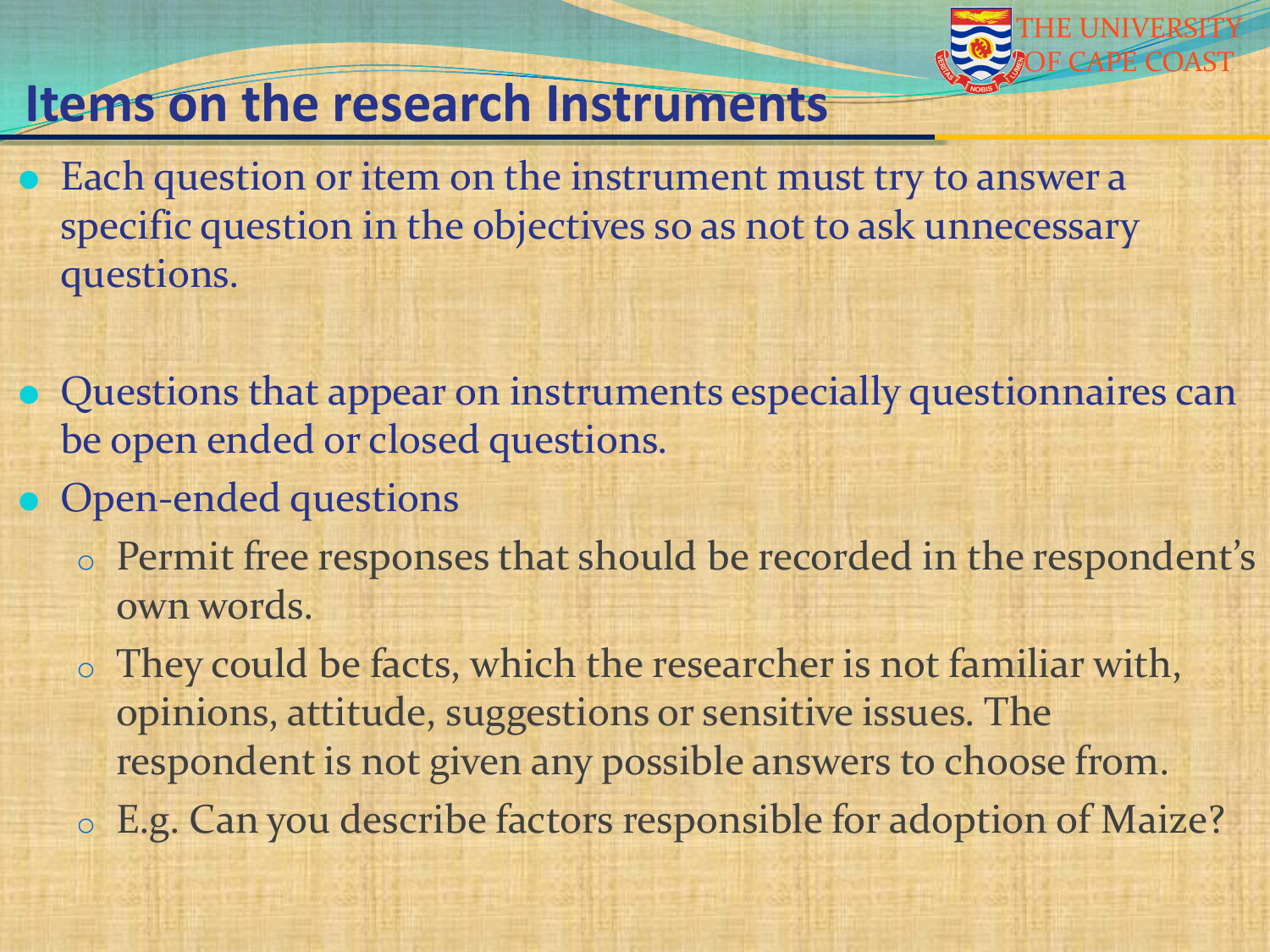

#### **Implications for analysis open ended**

**• Generally one can analyse and just describe the** main data (variables).

One can also re-code and categorize openended questions or transcribe qualitative data (interviews) in quantitative, edit and check and prepare tables for statistical analysis.

o Depending the re-coding and categorization variable be nominal, ordinal interval/ratio.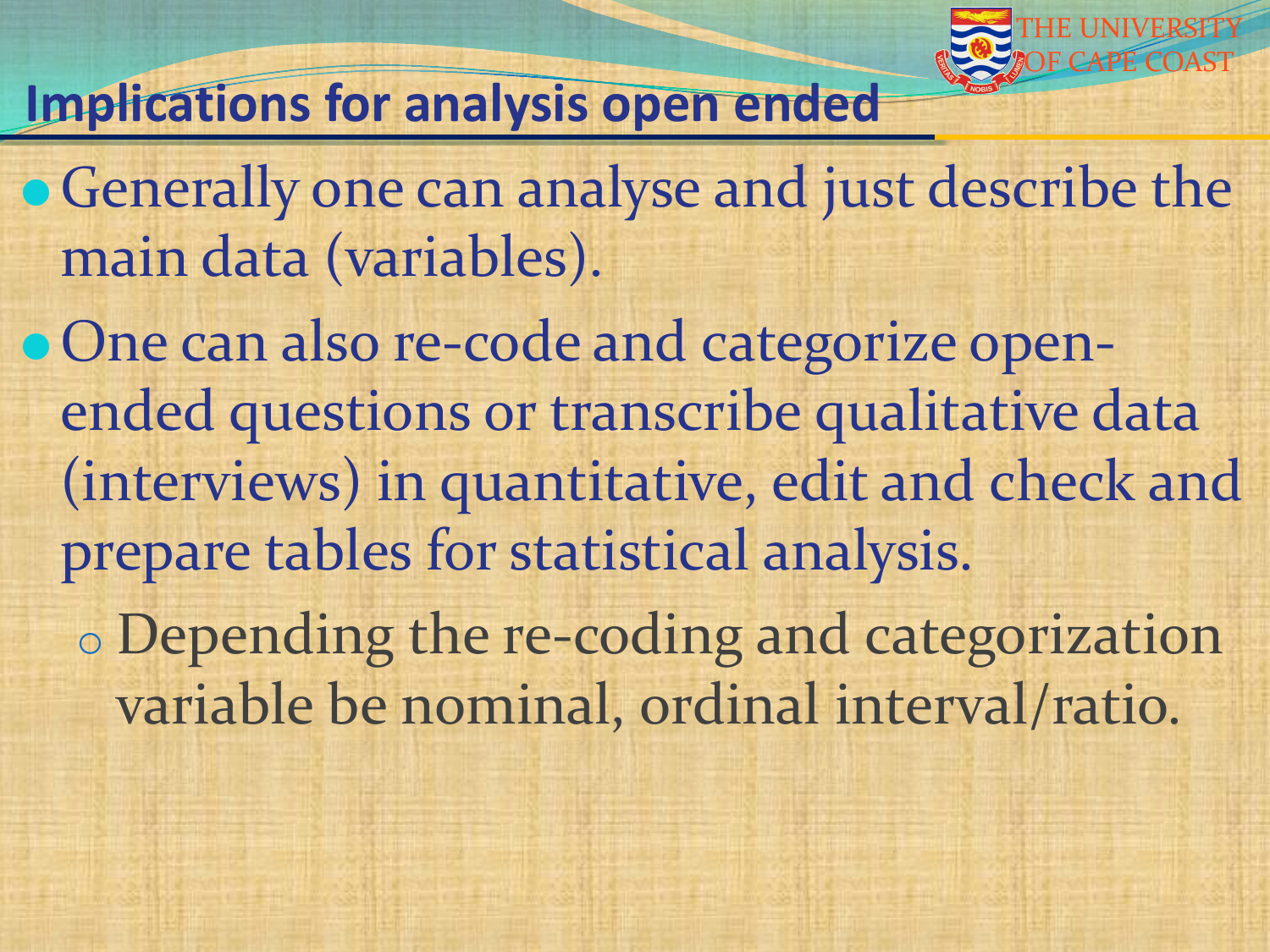

### **Closed questions**

• Closed questions offer a list of possible options or answers from which the respondents must choose.

 Close uestions must be exhaustive (complete) and mutually exclusive( can't happen at the same time)

 E.g. Marital status 1. Single [ ] 2. Married [ ] 3. separated/divorced/widowed [1].

• Close questions can also be given for respondents to indicate their opinions by choosing rating points on a scale. • NOTE: the possible options has implicaions for analysis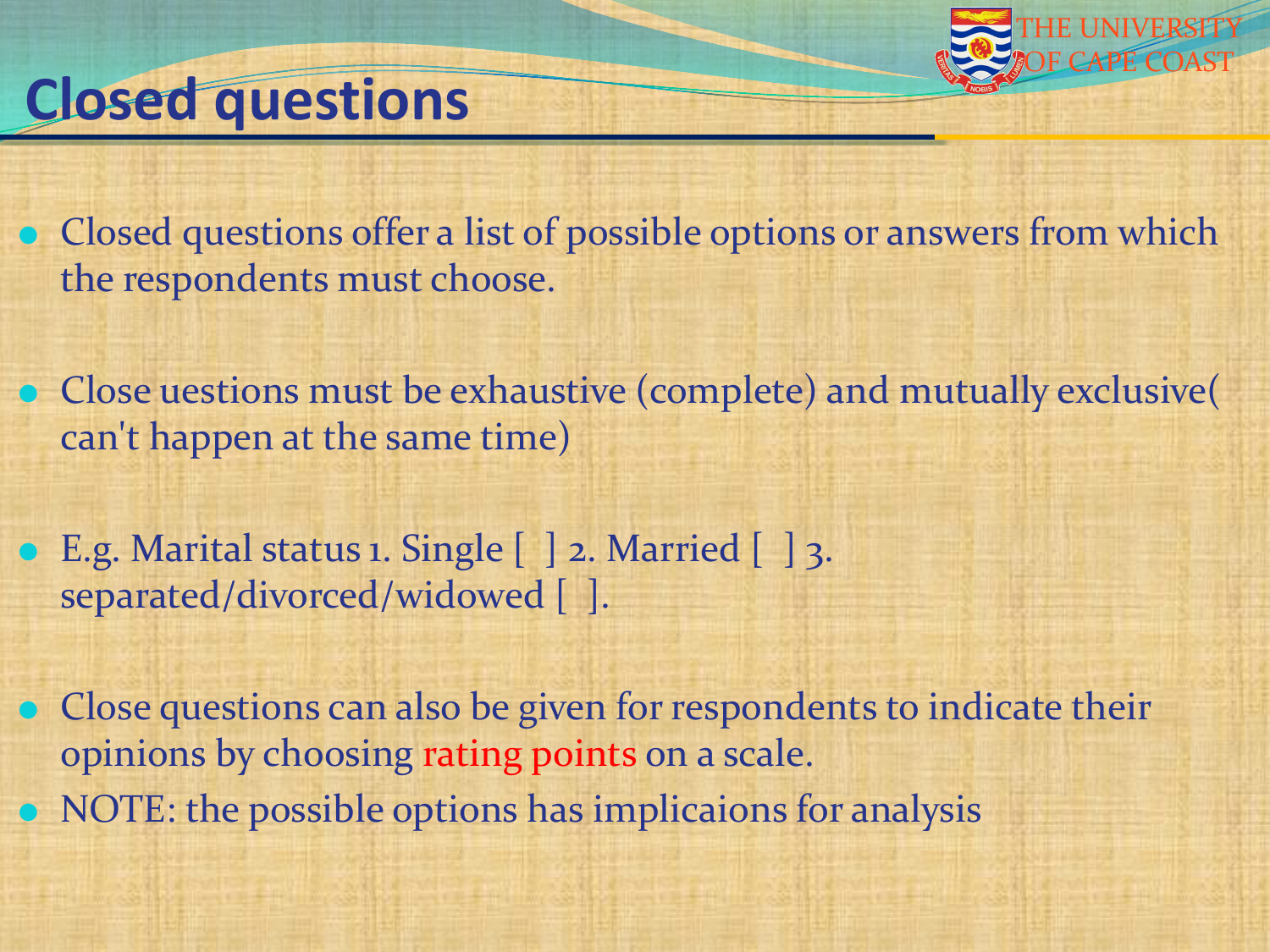

#### **The Likert Scale /Likert response format**

Likert Scale

o Write a series of verbal statements that expressed a range of positive expressions, views, sentiments, claims or opinions about the "attitude object (underlying construct)"

o Participants may answer: Strongly Disagree, Disagree, Neither Agree nor Disagree (Neutral?), Agree or Strongly Agree.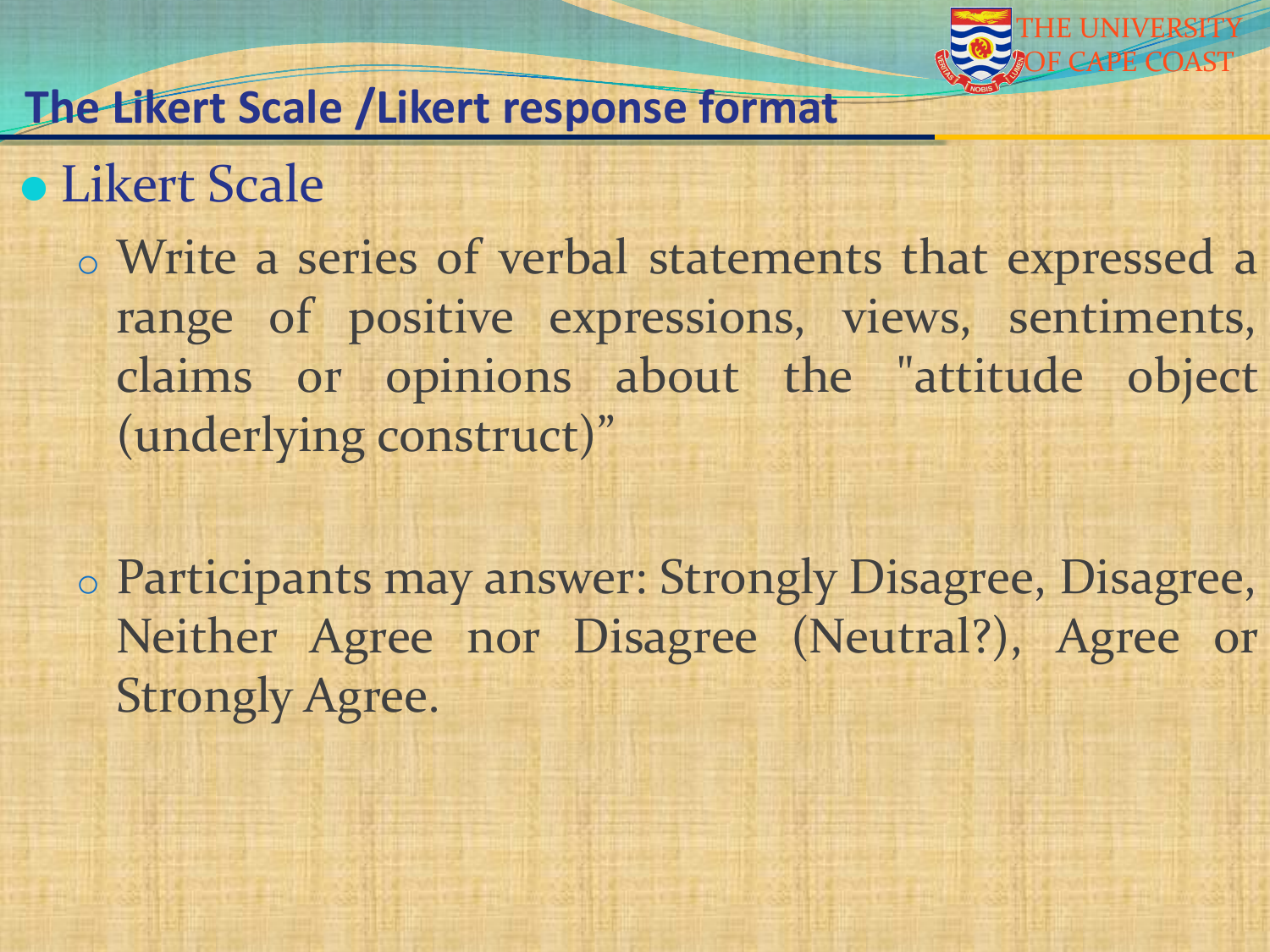#### The Likert Scale /Likert response format



 Most popular attitudinal measure Relatively easy to construct • Easy for respondents to complete – most subjects familiar with the scale **• Easy to score and analyze** • Not extreme or ambiguous Statements should NOT contain conjunctions **• Fewest but with validity/reliability • Readability • Can be competency lists**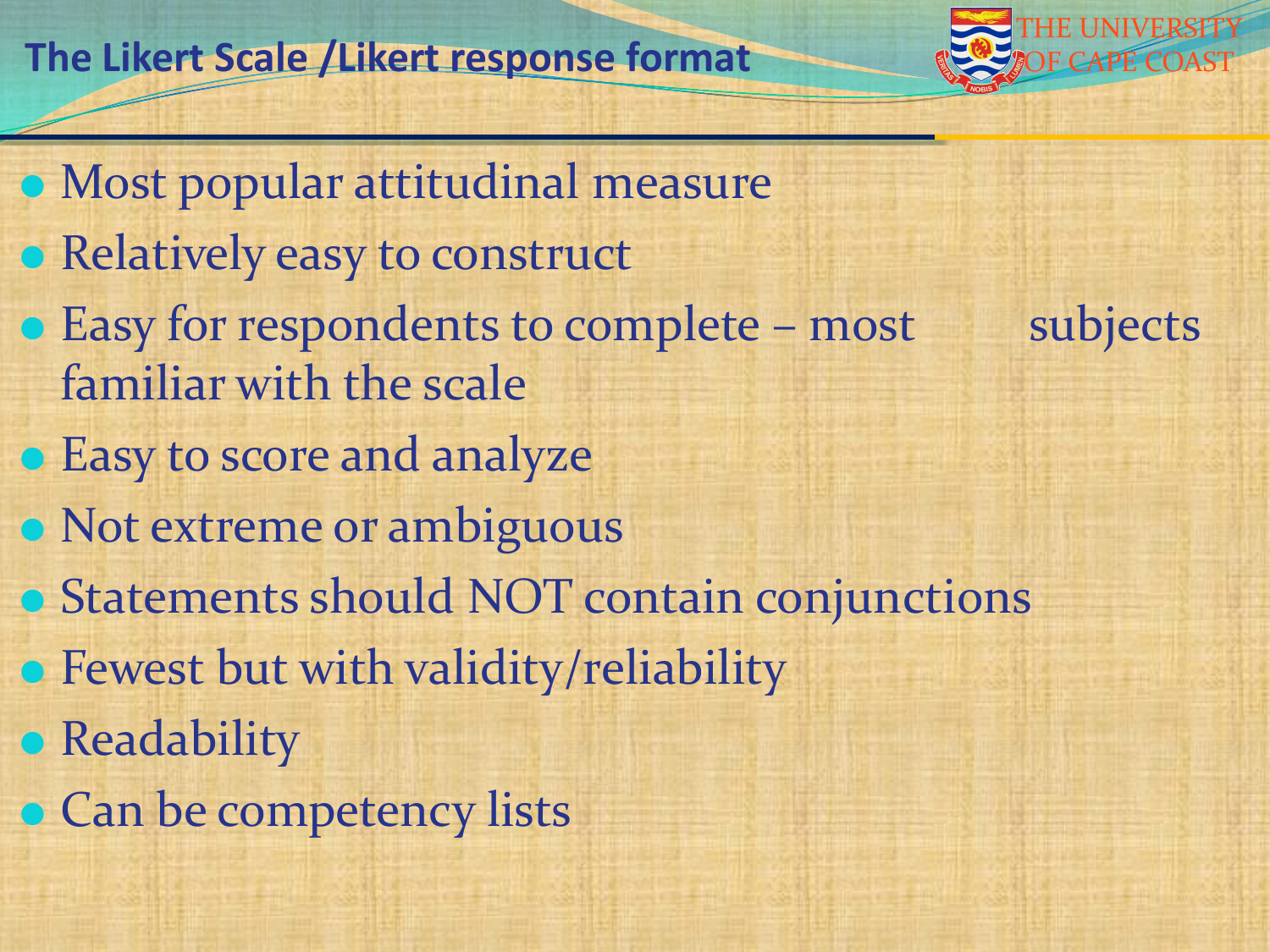

# **Implications for analysis**

- The need for "reverse item scoring"
	- o Ranged from mildly positive to strongly positive and then the same relative to a range of negative statements.
- Some Arguments: Likert scale items should be analyzed separately o It depends on how items are constructed Because Likert scales are ordinal-level scales, only non-parametric statistical tests should be used with them.
	- o Studies show Likert response formats can be:
		- *Interval Scales,*
		- *Ratio scales logically with the correct anchoring terms.*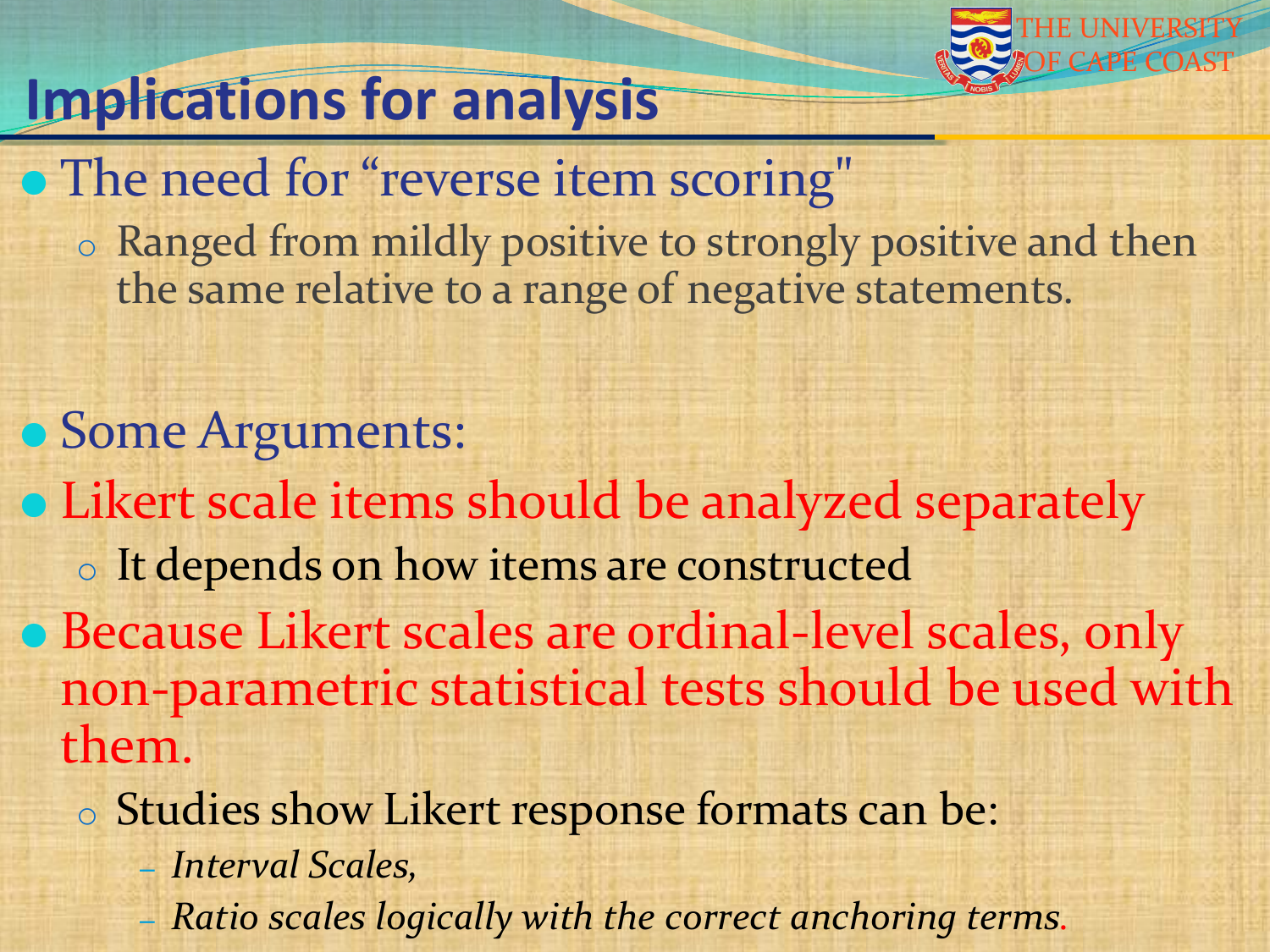# **Ilustrations**



 Rate how well the following extension goals are being achieved under the Decentralized Extension system. Use the scale below  $1 =$  Strongly Disagreed,  $2 =$  Disagreed  $3 =$ Neutral, 4 = Agreed, 5= Strongly Agreed

| <b>Aspect of extension</b>                                                           |  |  | <b>Level of Achievement</b> |   |  |  |  |
|--------------------------------------------------------------------------------------|--|--|-----------------------------|---|--|--|--|
| Helped mallholder farmers adopt agricultural innovations.                            |  |  |                             |   |  |  |  |
| Promoted smallholder farmers' participation in development decision-<br>making.      |  |  |                             |   |  |  |  |
| Facilitated integrated rural development and poverty reduction strategy<br>programs. |  |  | R                           |   |  |  |  |
| Helped farmers gain access to credit/farm inputs/markets                             |  |  |                             |   |  |  |  |
| Advised government on extension policy                                               |  |  | ß.                          | 4 |  |  |  |
| Facilitated coordination across departments in the Ministry of<br>Agriculture.       |  |  |                             |   |  |  |  |
| Made extension financially self-sustainable/cost recovering.                         |  |  |                             |   |  |  |  |
| Mobilized the youth for agricultural/rural development.                              |  |  |                             |   |  |  |  |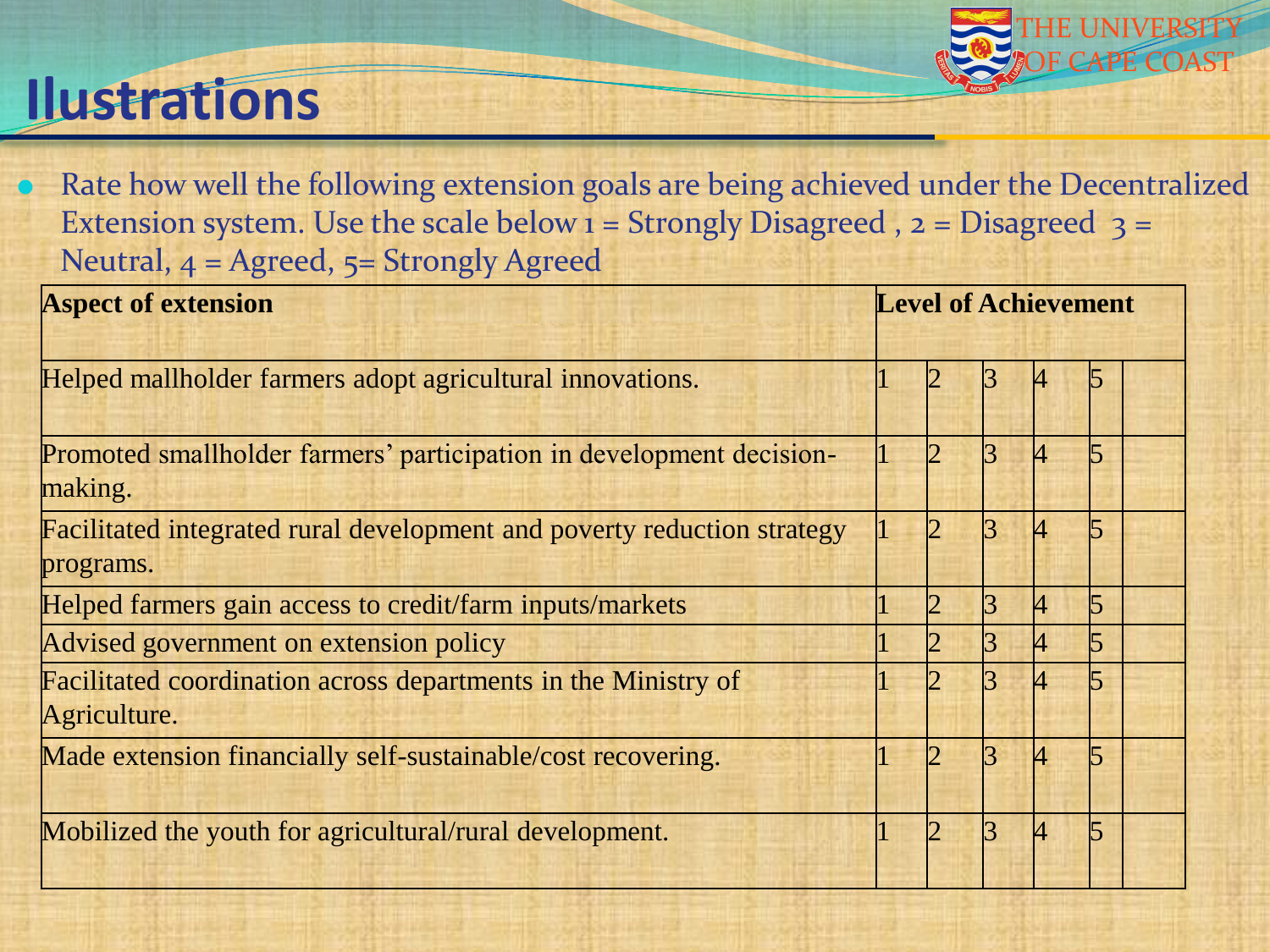# **Illustration**



 What is your perceived skill level in e-agriculture programme planning? Rate your perceived level of skills participation on a scale of: 5= Very high;  $4=$  high;  $3=$  medium;  $2=$  Low;  $1=$  Very low and o if you have no skill in the activity.

| <b>Programme planning</b>                                      | <b>Level of participation</b> |  |                |   |                |                |
|----------------------------------------------------------------|-------------------------------|--|----------------|---|----------------|----------------|
| Identifying problem on e-agriculture programme                 | $\theta$                      |  | $\overline{2}$ | 3 | $\overline{4}$ | 5 <sup>5</sup> |
| Providing solutions to e-agriculture programme                 | $\overline{0}$                |  | $\overline{2}$ | 3 | $\overline{4}$ | 5 <sup>5</sup> |
| Evaluating alternate solution to problems on e-<br>agriculture | $\Omega$                      |  | $\overline{2}$ | 3 | $\overline{4}$ | $\overline{5}$ |
| Determining objectives of e-agriculture<br>programme           | $\left($                      |  | $\overline{2}$ | 3 | $\overline{4}$ | $\overline{5}$ |
| Determining the resources for e-agriculture                    | $\theta$                      |  | $\overline{2}$ | 3 | $\overline{4}$ | 5              |
| <b>Identifying stakeholders for e-agriculture</b>              | 0                             |  | $\overline{2}$ | 3 |                | 5              |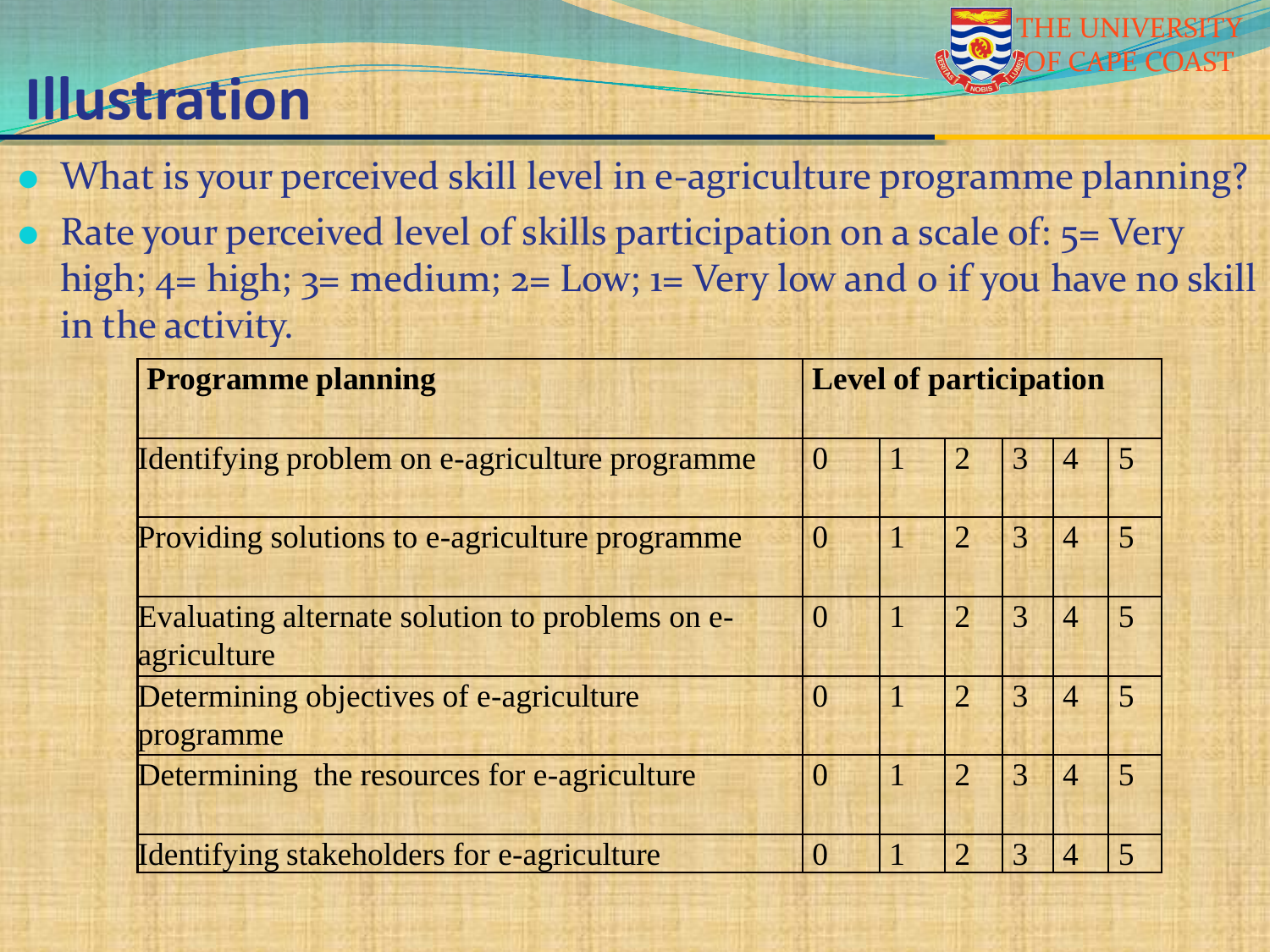

# Thank you

21st November,2017 32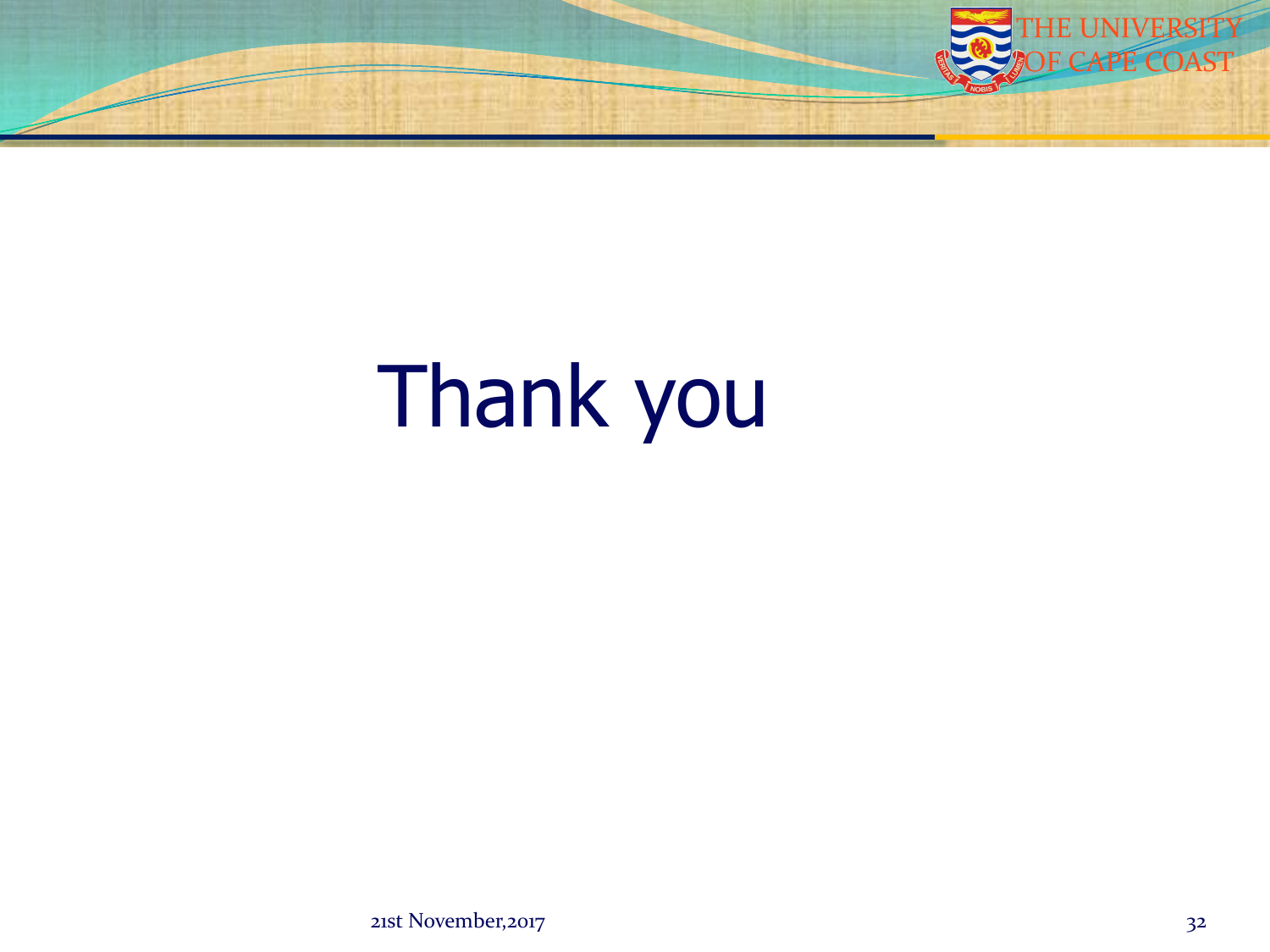Developing scietific instrument (Draft/new questionnaire)



- Formulate a number of questions that are directly related to aspect of your objectives/ topic as well as Secondary and tertiary questions
- Self-critique the questions. Here look for the following for: Ambiguous , non specific questions or question lacking of clarity
- Leading, double-barreled and presuming questions should not be employed
- Make an attempt to make questions as neutral as possible.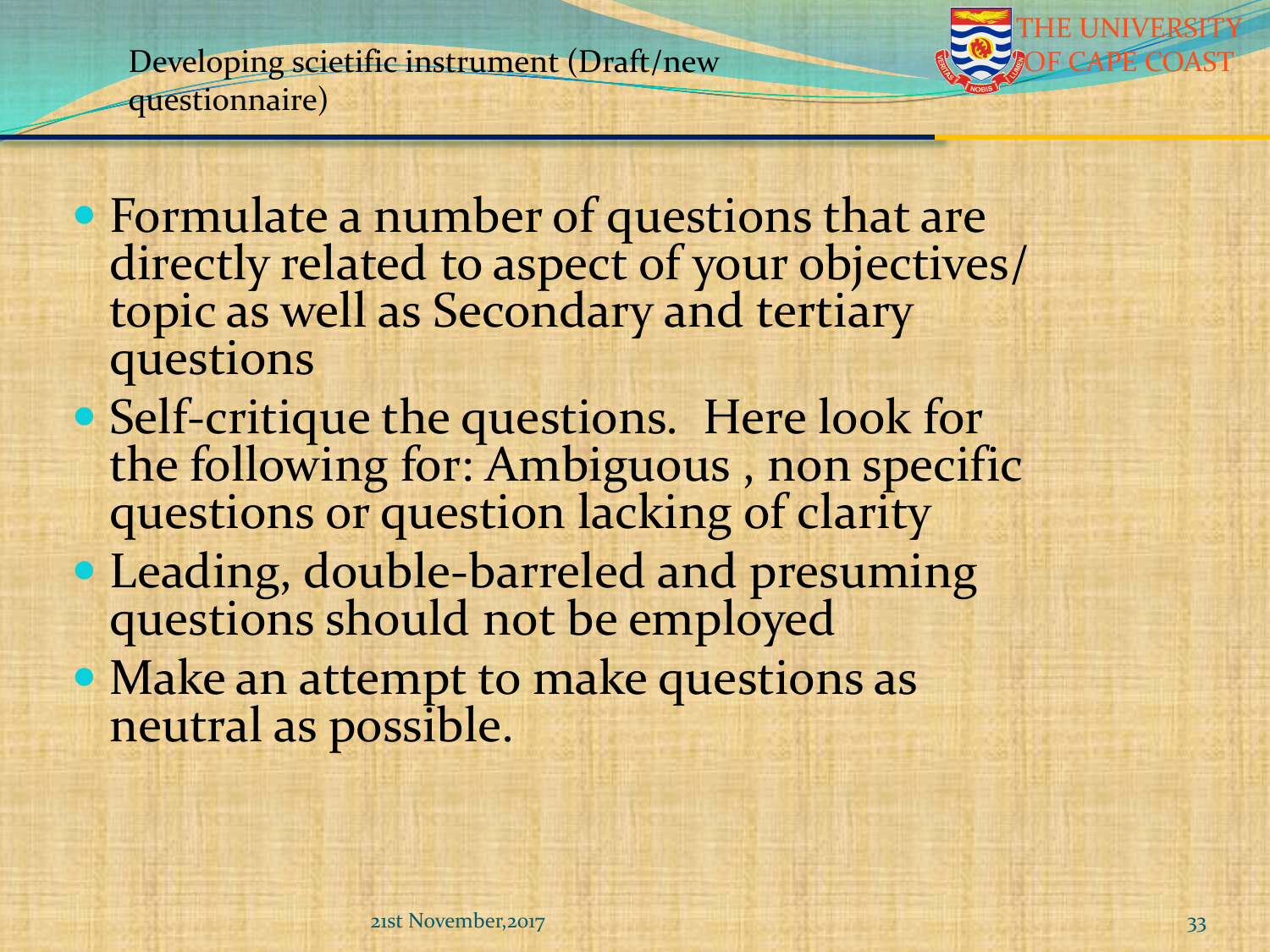

 Personalized, embarrassing, sensitive or threatening questions Avoid vague words and academic jargon e.g. "Regularly", "always" "rarely" "often". NB you should explain what is meant by that, e.g. How many times did FLS visited you last

month?. Is likely to elicit a more accurate response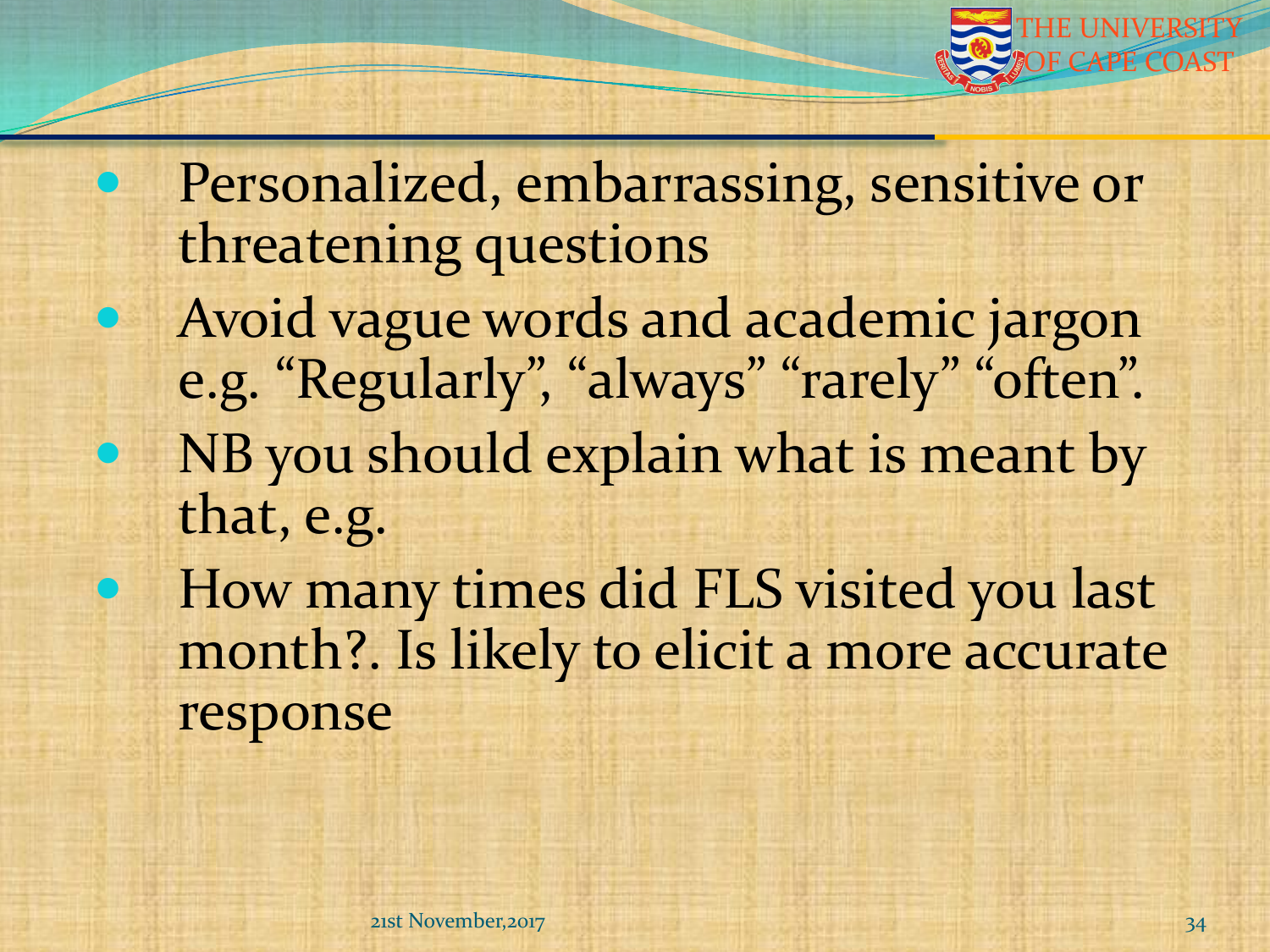

 Language - use simple language (possibly that of the respondent), without jargon, slang or complicated extensions. Technical terms should only be used if respondent can understand such terms.

 Questions should not be too demanding that which will make respondent to refer to sources or make complicated calculations before they give a response. Each question must ask what it is suppose  $\text{to ask}$  21st November,2017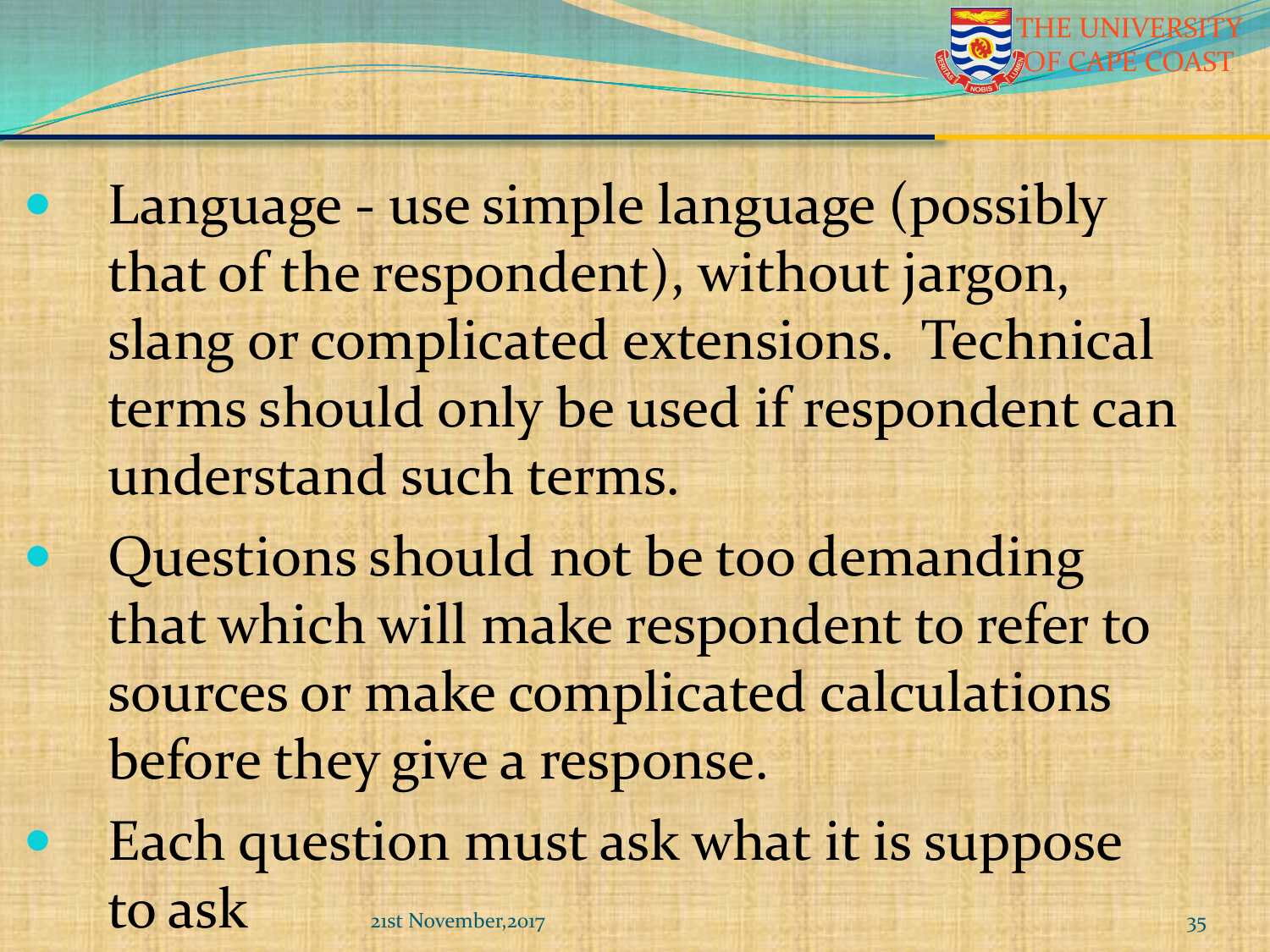

- External scrutiny- Give to experts and colleagues with practical expertise in that field of investigation.
- Re-examination and revision -The critique offered by experts should be considered and eventual changes implemented.
- Pre-test or conduct pilot study It is done to check suitability of instruments as a whole or some aspects of it. A small sample is selected for this purpose, the results are then analysed and interpreted.
- Revision Changes that occur in pre-test/pilot study are corrected. There might be the need for second pre-test if changes are major.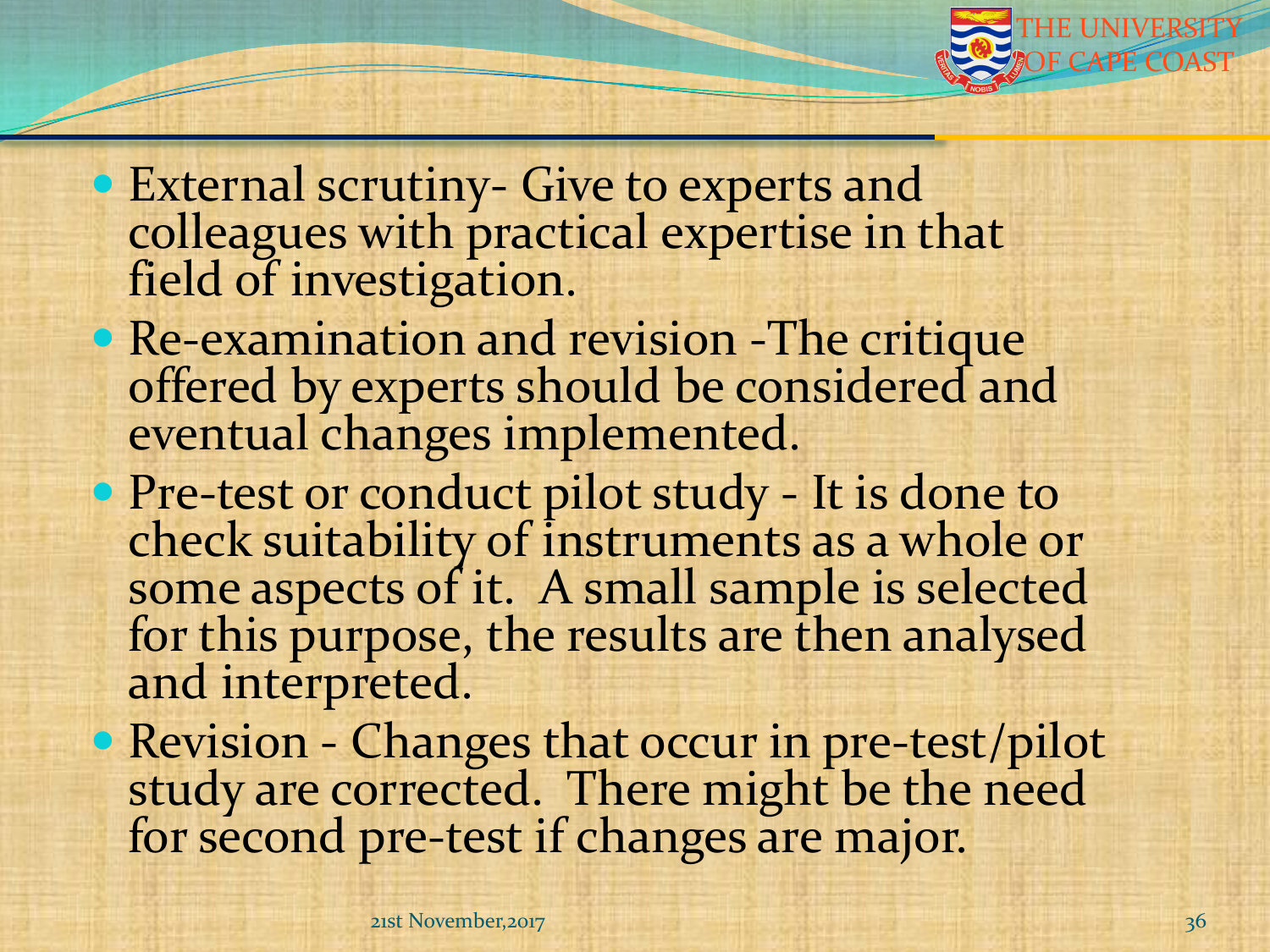

- Formulation of final draft. In formulating the final draft,
- Editing the text
- Checking for spelling mistakes
- Legibility
- **Instructions regarding the way answering** questions, e.g. Circle appropriate no, tick box etc.
- Layout well presented; easy to read, easy to follow
- Space for respondents, to give answers
- General presentation of questionnaire
- Cover letter heads with aims to study